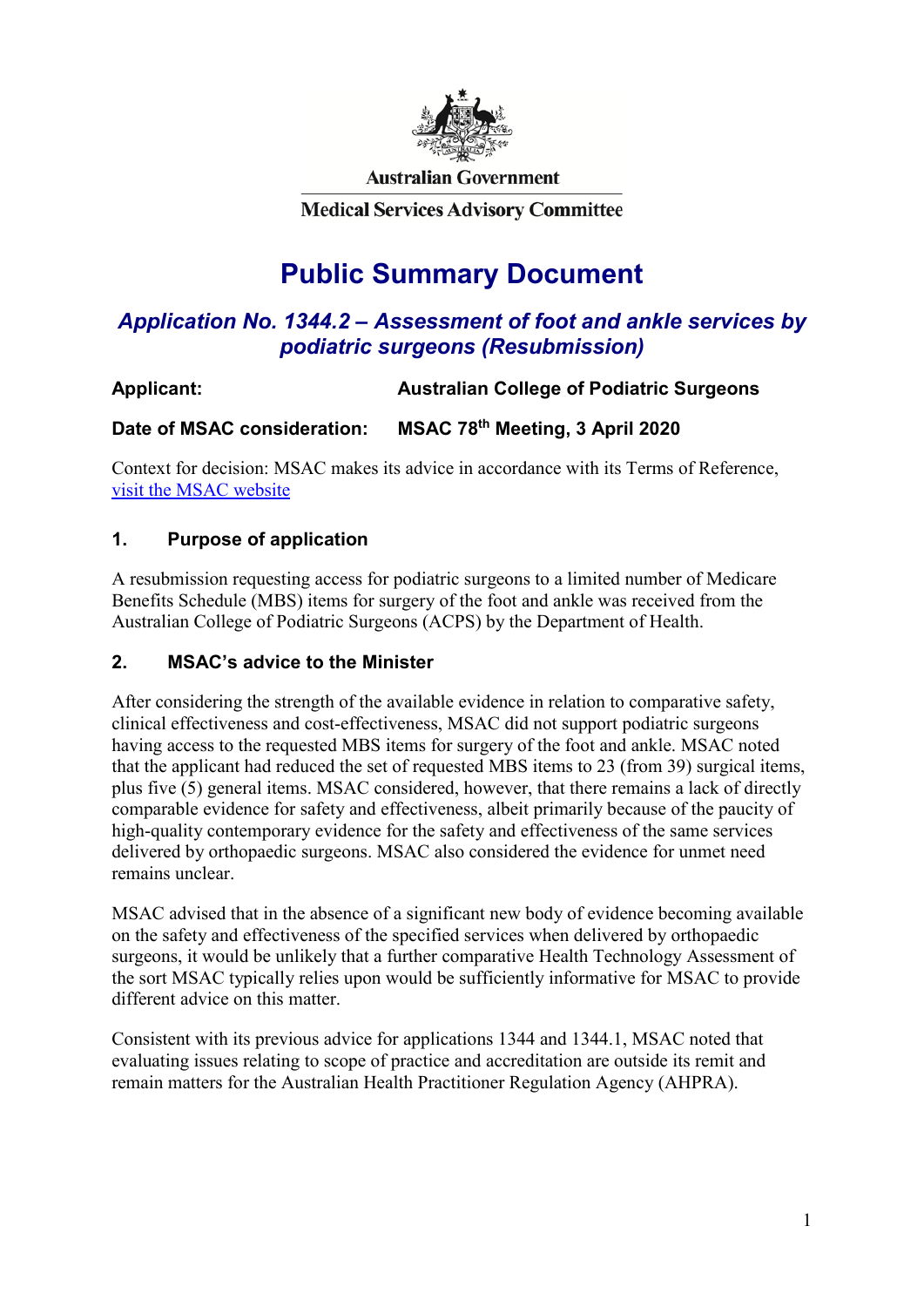## **Consumer summary**

The Australian College of Podiatric Surgeons requested that podiatric surgeons be able to access 28 Medicare Benefits Schedule (MBS) items for surgery of the foot and ankle. These items relate to treating bunions, hammer and claw toes, problems with the back of the foot, ingrown toenails, loss of flexibility in the big toe, arthritis, nerve problems in the foot and ankle, and noncancerous tumours.

Unlike orthopaedic surgeons, who also do foot and ankle surgery, podiatric surgeons usually work in private practice and are not able to claim MBS items. This can mean that patients have high out-of-pocket costs for podiatric surgery.

This was the third time that the Medical Services Advisory Committee (MSAC) had considered this application. The applicant had provided some extra data at MSAC's request, and reduced the number of MBS items requested. MSAC also noted the extensive input received from consumers for this application. MSAC acknowledged that some consumers prefer services delivered by podiatric surgeons and incur out-of-pocket costs as a result.

After carefully assessing all of the available data, MSAC still could not be satisfied that podiatric surgeons could deliver the same or better clinical outcomes than orthopaedic surgeons. However, MSAC noted that this did not necessarily mean that services provided by podiatric surgeons are not as good as those provided by orthopaedic surgeons.

MSAC was also not convinced that demand for these services was increasing more than demand for all MBS services, and it was not clear that allowing podiatric surgeons to access the MBS would reduce patient waiting times or out-of-pocket costs.

## **MSAC's advice to the Commonwealth Minister of Health**

MSAC did not support that podiatric surgeons have access to the requested MBS items. This was because there was not enough evidence to show that podiatric surgeons could deliver the same or better clinical outcomes than orthopaedic surgeons.

## **3. Summary of consideration and rationale for MSAC's advice**

MSAC noted the substantial number of responses to consultation (119 responses: 10 groups, 43 podiatrists, 11 podiatric surgeons, 1 orthopaedic surgeon, 3 GPs, 13 other practitioners, 49 consumers/caregivers). Common themes in the consultation feedback were that MBS listing would reduce out-of-pocket costs, reduce waiting time for surgery, improve access and equity of choice, and improve patient quality of life. However, MSAC noted that patients are able to access these services through existing orthopaedic surgeons who specialise in foot and ankle surgery, and that it remains unclear whether access to the MBS for podiatric surgeons would reduce out-of-pocket costs or improve access.

MSAC also noted some consultation submissions questioned the training, credentialing and scope of practice of podiatric surgeons. As with previous submissions, MSAC noted these issues fall outside its remit and instead belong to AHPRA.

MSAC recalled it had requested five key issues be addressed by this resubmission:

• Justification for a discrete set of MBS items relevant to current scope of practice for podiatric surgeons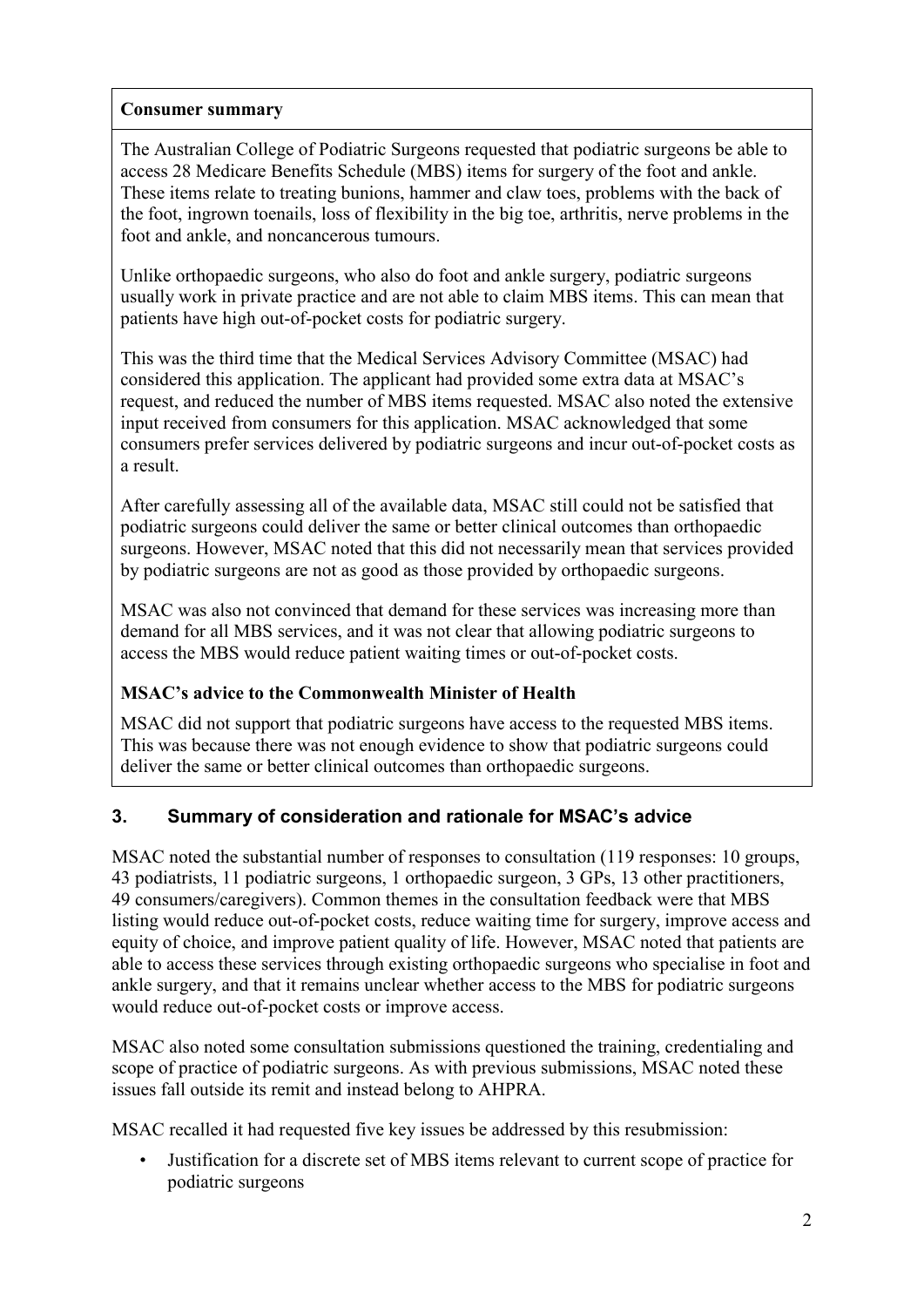- Evidence of unmet need for podiatric surgeons' services
- Evidence of non-inferiority of outcomes between services delivered by podiatric surgeons compared to the same services delivered by orthopaedic surgeons
- Impacts on MBS expenditure of extending access to podiatric surgeons for those items for which there is demonstrated non-inferiority in outcomes
- Assurance about the complete package of care delivered to patients, including the ability of podiatric surgeons to work in multidisciplinary teams.

Regarding the discrete set of MBS items, MSAC noted the applicant had reduced the request to 23 (from 39) existing surgical items plus 5 general items. The new proposed population comprises eight clinical groupings. Evidence to support this request was primarily data from the ACPS registry, which ESC considered was the best available evidence of current Australian practice for podiatric surgeons. The applicant estimated that 66% of podiatric surgery procedures would be covered by the 23 requested MBS items based on mapping of International Classification of Diseases-version 10 (ICD-10) codes for procedures at the state level to MBS items at the national level. MSAC noted the podiatric surgeons request was for access to the same MBS items that are used by orthopaedic surgeons, rather than for a discrete set of items. MSAC noted the issue of whether two groups of practitioners should have access to the same MBS items, or should have separate items, was primarily a policy and administrative issue for the Department.

Regarding evidence of unmet need, MSAC noted the data on hospital wait times for elective orthopaedic surgery of the foot and ankle, and the applicant's pre-MSAC response describing how these wait times relate to the requested clinical groupings. However, MSAC considered that the applicant's claim of increasing demand for foot and ankle surgeries was not well substantiated, as the increase in demand is in line with overall increases in demand for MBS services.

Regarding evidence of non-inferiority, MSAC noted and agreed with the ESC comments with respect to the lack of directly comparable evidence for safety and effectiveness.

MSAC noted the applicant's pre-MSAC response reasonably asserted that the applicant's analysis contained the best available data sources, including those recommended for use by the MSAC, to demonstrate the safety and efficacy of the work undertaken by podiatric surgeons. MSAC noted the resubmission's key evidence was an indirect comparison of outcomes for patients treated by podiatric surgeons from the ACPS registry (n=8,142) over the past 5 years with administrative data from patients treated by orthopaedic surgeons available from South Australia Health (n=9,337) and Tasmania Health (n=2,851). MSAC agreed with the applicant that these datasets provide the best available Australian evidence.

Overall however, for the reasons set out by the ESC, MSAC was not able to satisfy itself that comparable clinical outcomes will be achieved when the specified services are delivered by podiatric surgeons compared with orthopaedic surgeons. MSAC noted this was primarily because of the paucity of high-quality contemporary evidence for the safety and effectiveness of the services delivered by orthopaedic surgeons (relative to the evidence that is available for podiatric surgeons from the ACPS registry) and acknowledged that although non-inferiority could not be established, this did not necessarily mean that services provided by podiatric surgeons are inferior to those provided by orthopaedic surgeons.

Regarding the impacts on MBS expenditure, MSAC considered that, because non-inferiority could not be established, the impact on the MBS remains uncertain.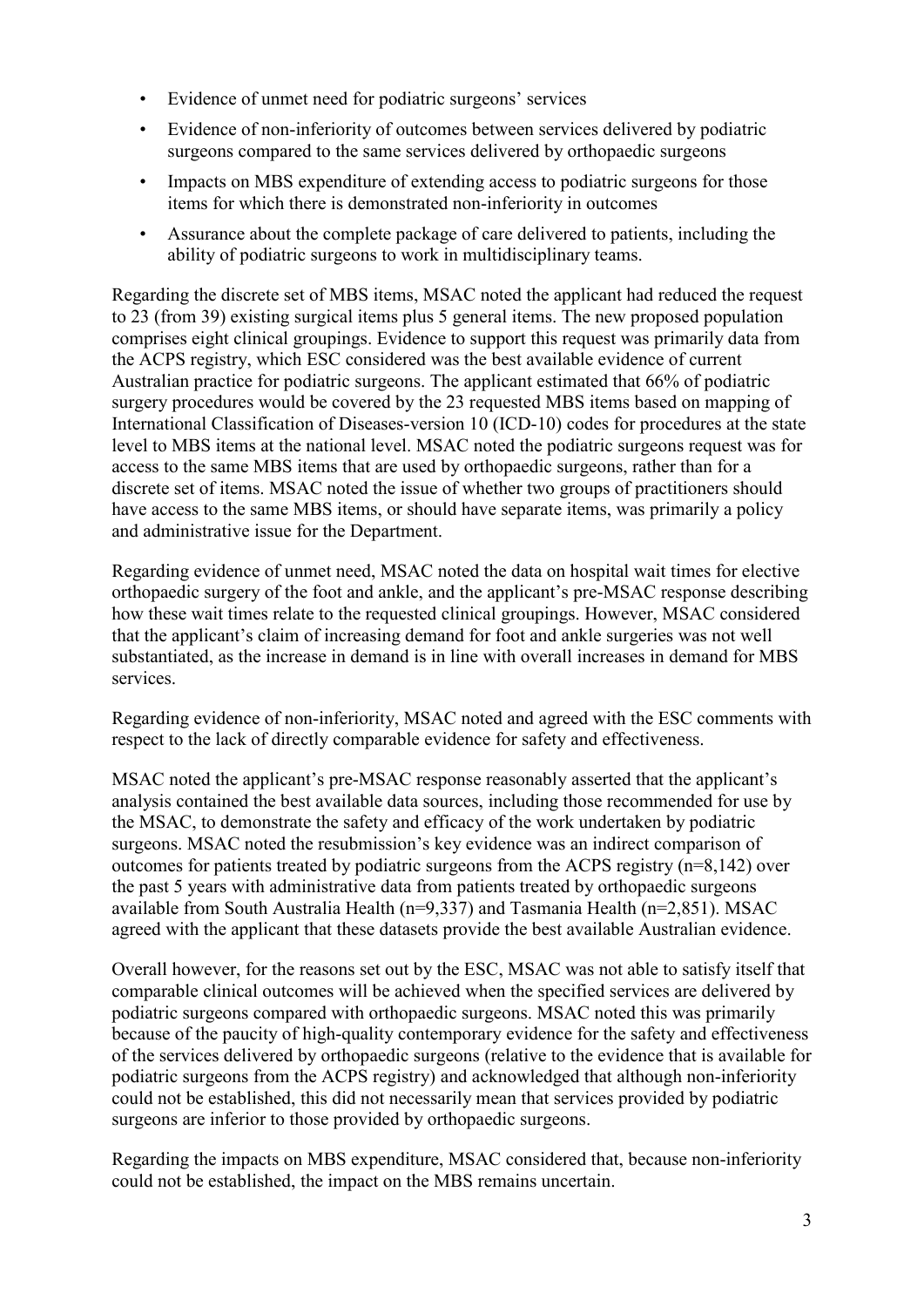Regarding the complete package of care provided by podiatric surgeons, MSAC remained concerned about provision of holistic patient care, liaison with other health professionals and multidisciplinary team care, however noted that this is due to lack of opportunities for podiatric surgeons to work in multidisciplinary teams in Australia (for example in public hospital multidisciplinary teams). MSAC noted there was limited discussion in the application of podiatric surgeons' ability to provide an equivalent package of care to an orthopaedic surgeon, including pre-operative and post-operative care, and management of complications. Evidence presented from overseas was not considered to be applicable to the Australian context.

MSAC advised that in the absence of a significant new body of evidence becoming available on the safety and effectiveness of the specified services when delivered by orthopaedic surgeons, it would be unlikely that a further comparative Health Technology Assessment of the sort MSAC typically relies upon would be sufficiently informative for MSAC to provide different advice on this matter.

## **4. Background**

This is the second resubmission (applicant-developed assessment report; ADAR) of Application 1344. In the previous resubmission (Application 1344.1) the MSAC did not support public funding due to a lack of evidence for comparative safety and effectiveness in relation to comparable services, and the clinical need remained uncertain [\(MSAC -](http://wcmprd01.central.health/internet/msac/publishing.nsf/Content/1344.1-public) 1344.1 - [Assessment of foot and ankle services by podiatric surgeons \(Resubmission\),](http://wcmprd01.central.health/internet/msac/publishing.nsf/Content/1344.1-public) March 2016, p1).

The Commentary provided a detailed summary of previous MSAC issues from the previous resubmission (Application 1344.1) and how the ADAR has addressed them in current resubmission (Application 1344.2) [Table 1].

| MSAC issues/recommendations based on MSAC 1344.1                                          | How these recommendations have been addressed in<br>1344.2                                                                                                                                                                                                                                                                                                                                                                          |
|-------------------------------------------------------------------------------------------|-------------------------------------------------------------------------------------------------------------------------------------------------------------------------------------------------------------------------------------------------------------------------------------------------------------------------------------------------------------------------------------------------------------------------------------|
| Clinical need remained uncertain [PSD, p1]                                                | The applicant provided an analysis of AIHW data showing<br>long wait times for public hospital elective orthopaedic<br>surgery, and long-term growth in demand for MBS funded<br>foot and ankle surgery and elective orthopaedic surgeries,<br>GP encounters related to plantar fasciitis, MBS-funded<br>podiatric services available to people with chronic medical<br>conditions and the prevalence of foot pain.                 |
| Consider a discrete set of items relevant to their scope of<br>current practice [PSD, p2] | The applicant has almost halved its number of requested<br>surgical MBS items (23 existing surgical items and 5 general<br>items, from 39) to ensure each item is linked to evidence of<br>Australian and international activity with non-inferior or<br>superior outcomes, and specified services that cover the<br>range and complexity of podiatric surgeons' established<br>scope of practice in Australia and internationally. |

| Table 1 Summary of MSAC recommendations from Application 1344.1 and Critique's summary of the approach |  |
|--------------------------------------------------------------------------------------------------------|--|
| used in the current resubmission                                                                       |  |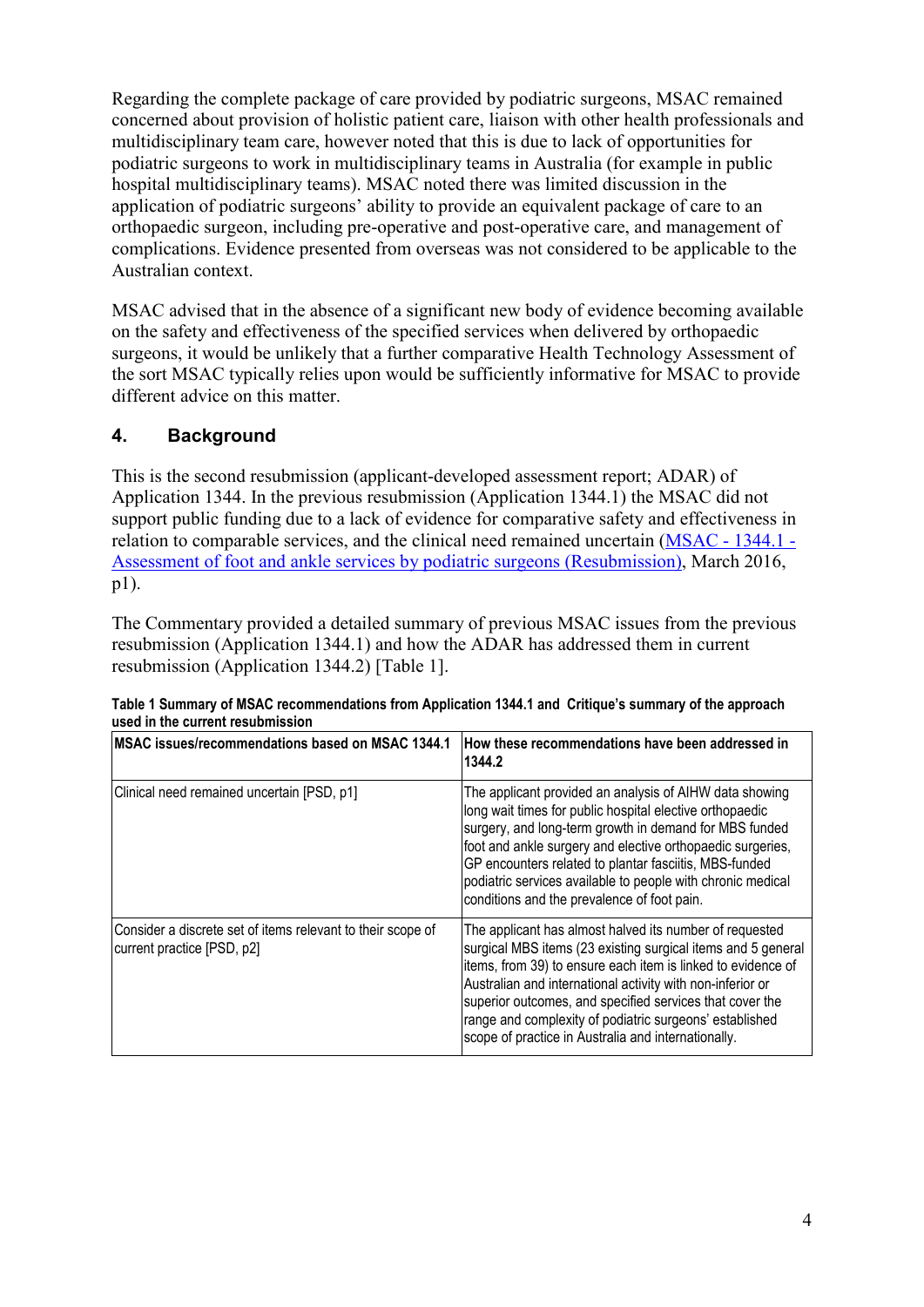| MSAC issues/recommendations based on MSAC 1344.1                                                                                                                                                                                                                                     | How these recommendations have been addressed in<br>1344.2                                                                                                                                                                                                                                                                                                                                                                                                                                                                                                                                                                                  |
|--------------------------------------------------------------------------------------------------------------------------------------------------------------------------------------------------------------------------------------------------------------------------------------|---------------------------------------------------------------------------------------------------------------------------------------------------------------------------------------------------------------------------------------------------------------------------------------------------------------------------------------------------------------------------------------------------------------------------------------------------------------------------------------------------------------------------------------------------------------------------------------------------------------------------------------------|
| Applicant needs to provide direct comparative evidence<br>demonstrating the non-inferiority of podiatric surgeons to<br>orthopaedic surgeons, both with regards to safety and<br>efficacy [PSD, p3].                                                                                 | The applicant has provided analysis of safety and<br>effectiveness outcomes utilising ACPS registry data and<br>compared this to orthopaedic surgery data sourced from<br>Tasmanian and South Australian Department of Health data<br>sets.                                                                                                                                                                                                                                                                                                                                                                                                 |
| Applicant could consider international evidence where<br>podiatric surgeons receive a similar level of training and work<br>alongside orthopaedic surgeons, as is the case in the United<br>Kingdom (UK) for example [PSD, p3].                                                      | The applicant has included published and unpublished data<br>about safety and effectiveness outcomes for podiatric<br>surgery in both the UK and United States (US), two<br>comparable jurisdictions to Australia in terms of podiatric<br>surgery training and practice.                                                                                                                                                                                                                                                                                                                                                                   |
| Availability of audit data comparing podiatric surgeons and<br>medically qualified surgeons working in the same setting in<br>other countries [PSD, p2]                                                                                                                              | The applicant has included both published and unpublished<br>studies from the UK and US (Joyce et al. 2019, Cichero et al.<br>2019, Chan et al. 2018) to address this issue. Of these<br>studies, only Chan et al (2018) provides a direct comparison<br>of outcomes between podiatric and orthopaedic surgeons.                                                                                                                                                                                                                                                                                                                            |
| Lack of long-term follow-up in the data in case series<br>evidence [PSD, p3]                                                                                                                                                                                                         | There is a lack of published studies incorporating long term<br>follow-up of patient outcomes.                                                                                                                                                                                                                                                                                                                                                                                                                                                                                                                                              |
| MSAC's uncertainty relating to podiatric surgeons' case mix,<br>and the possibility that in private practice, they are exposed<br>only to selected uncomplicated cases that are more likely to<br>have better outcomes, [compared with orthopaedic surgeons'<br>case mix]. [PSD, p2] | The aforementioned analysis of ACPS Registry data<br>compared to health data from Tasmania and South Australia<br>has been used to indirectly address the issue of<br>comparability of scope of practice between the two groups of<br>surgeons. Further to this, three further references<br>(Amanasco et al. 2012, Bennett 2007, and Laxton 1995)<br>have been included to demonstrate comparability of types of<br>surgery performed between the groups. The related issue of<br>differences in practice setting, and differences in complexity<br>of surgical cases as previously identified by MSAC has not<br>been directly addressed. |
| MSAC concern whether podiatric surgeons provide the same<br>level of service, particularly management of patient<br>complications [PSD, p3]                                                                                                                                          | The applicant has provided the ACPS Governance structure<br>and Clinical Pathway for review in this application to outline<br>the approach of the podiatric surgeon to holistic patient<br>management, anticipation of complications and management<br>of complication, with emphasis on inter-disciplinary<br>communication.                                                                                                                                                                                                                                                                                                               |
| Demonstrate that podiatric surgeons are able to work within<br>multidisciplinary team environments and are capable of<br>managing pre- and post-operative aspects of patient care,<br>including complications [PSD, 3]                                                               | As outlined above, the applicant has relied on provision of<br>the ACPS governance structure and clinical pathway, whilst<br>emphasising inter-disciplinary communication and<br>collaboration, to address this issue. The applicant has also<br>provided a reference (Smith and Miller, 2019) that<br>demonstrates a podiatric surgeon working in a<br>multidisciplinary setting in an Australian public hospital.                                                                                                                                                                                                                         |
| Uncertainty about the package of care delivered to patients<br>[PSD, p3]                                                                                                                                                                                                             | The applicant stated that that the complete package of care<br>delivered to patients from podiatric surgery is equivalent to<br>the comparator, from Australian and international evidence,<br>and supported by provision of the ACPS governance<br>structure and clinical pathway.                                                                                                                                                                                                                                                                                                                                                         |
| Cost analysis relies on assumption of non-inferiority to<br>orthopaedic surgeons which was not established [PSD, p3]                                                                                                                                                                 | No directly comparable evidence of clinical or safety<br>outcomes for podiatric surgeons compared with orthopaedic<br>surgeons for the eight clinical groupings for podiatric surgery<br>in scope of this ADAR was provided.                                                                                                                                                                                                                                                                                                                                                                                                                |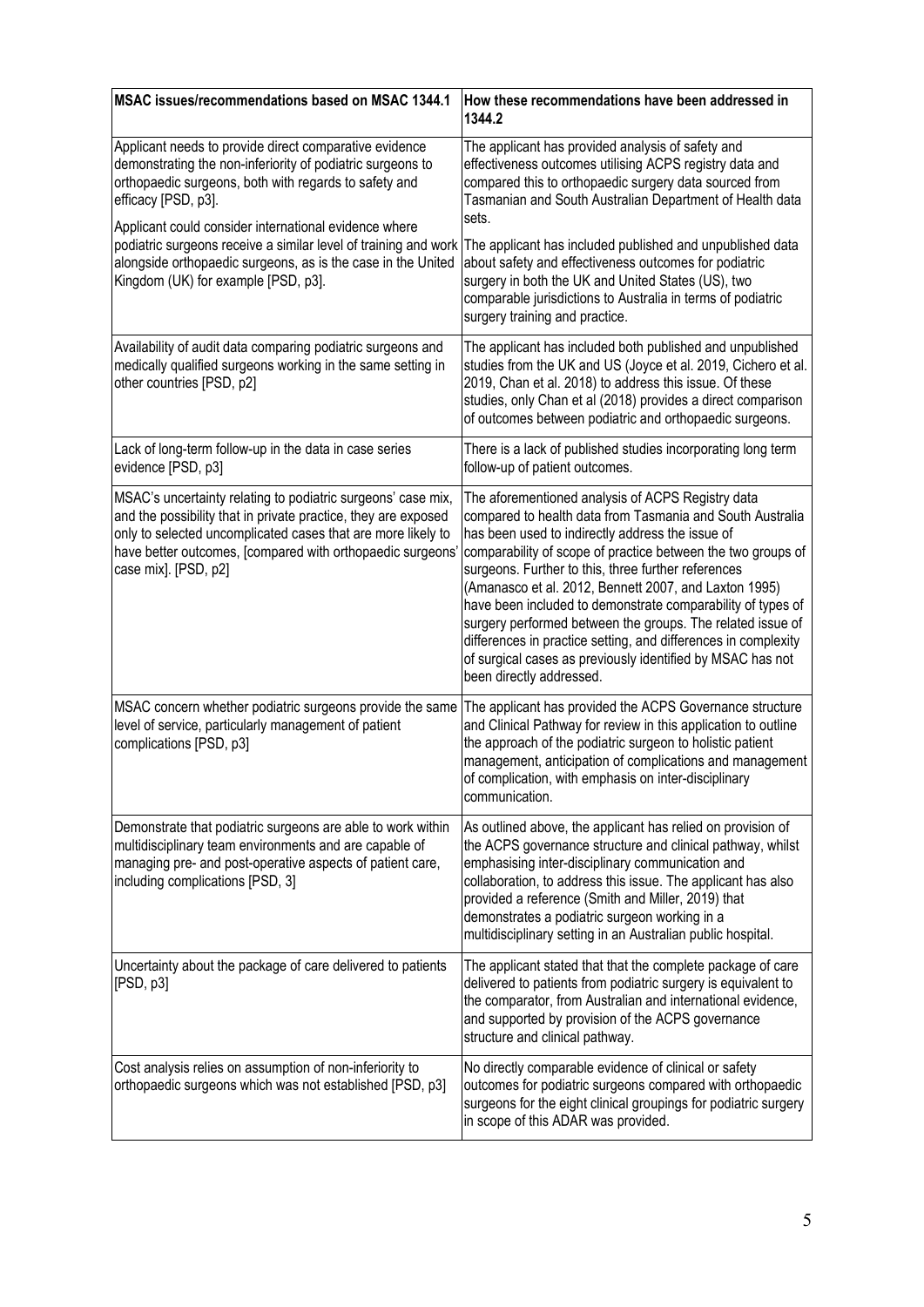| <b>IMSAC issues/recommendations based on MSAC 1344.1</b> | How these recommendations have been addressed in<br>1344.2                                                                                                                                                                                                                                                                                                                                                                                                                    |
|----------------------------------------------------------|-------------------------------------------------------------------------------------------------------------------------------------------------------------------------------------------------------------------------------------------------------------------------------------------------------------------------------------------------------------------------------------------------------------------------------------------------------------------------------|
| Uncertain financial implications [PSD, p3]               | Impacts on the MBS have been re-estimated to reflect the<br>revised list of codes requested, updated methodology and<br>new (and updated) data sources. Costs are provided under a<br>'low' and 'high' scenario to reflect current workforce trends<br>for podiatric surgeons ('low' scenario) and higher levels of<br>activity ('high' scenario) if MBS access attracts additional<br>podiatric surgeons and enables current practices to expand<br>their patient case load. |

Source: *Compiled from* Table 7, pp27-29 of the Critique

MBS = Medicare Benefits Schedule; PSD = Public Summary Document; ACPS= Australasian College of Podiatric Surgeons; AIHW = Australian Institute of Health and Welfare; MSAC= Medical Services Advisory Committee.

## **5. Prerequisites to implementation of any funding advice**

The ADAR stated that Podiatric Surgeons are podiatrists who have completed extensive postgraduate peri operative medical and surgical training in addition to a four-year undergraduate degree in podiatry. Podiatric surgeons currently operate in private practice (including private hospitals, day surgeries and office), with selected examples of public hospital activity, as (unlike in the United Kingdom and the USA) there are currently no public hospital podiatric surgical positions in Australia.

Podiatric surgeons provide a selection of procedures, such as surgery for:

- hallux valgus correction (equivalent MBS item(s) 49833, 49836 and 49821)
- management of Achilles tendon rupture in the ankle (equivalent MBS item 47921)
- subcutaneous tenotomy in the foot (equivalent MBS item 49806), and
- the correction of claw or hammer toe (equivalent MBS item 49848).

For these surgeries, podiatric surgeons service 30-52 per cent of the total case-load, noting that patients are accessing this surgery privately, without recourse to the MBS (Table 2).

| Item  | Clinical area | <b>MBS</b><br>(No. 2017) | <b>ACPS Register</b><br>(No. 2017) | <b>Total activity</b><br>(No. 2017) | <b>Podiatric surgery</b><br>share (%) |
|-------|---------------|--------------------------|------------------------------------|-------------------------------------|---------------------------------------|
| 49833 | 1st MPJ       | 645                      | 298                                | 943                                 | 32                                    |
| 49848 | Lesser toe    | 250                      | 269                                | 519                                 | 52                                    |
| 49836 | 1st MPJ       | 169                      | 137                                | 306                                 | 145                                   |
| 49806 | Lesser toe    | 149                      | 129                                | 278                                 | 46                                    |
| 49821 | 1st MPJ       | 164                      | 70                                 | 234                                 | 130                                   |
| 47921 | Ankle         | 101                      | 60                                 | 161                                 | 137                                   |

**Table 2 Podiatric surgeons account for sizeable proportion of foot and ankle surgery caseload 2017**

The ADAR noted that this was constructed based on assumed item-equivalent selection, which may vary by provider. Source: Table 2, p22 of ADAR

ACPS = Australasian College of Podiatric Surgeons; MBS = Medicare Benefits Schedule; MPJ = metatarsophalangeal joint.

## **6. Proposal for public funding**

The applicant has refined the set of MBS items to which the podiatric surgeons are seeking access to, in response to the request from MSAC that items be aligned to evidence of need and comparable safety and effectiveness with orthopaedic surgeons. There are 23 nominated surgical codes and five general codes included in this ADAR (Table 3).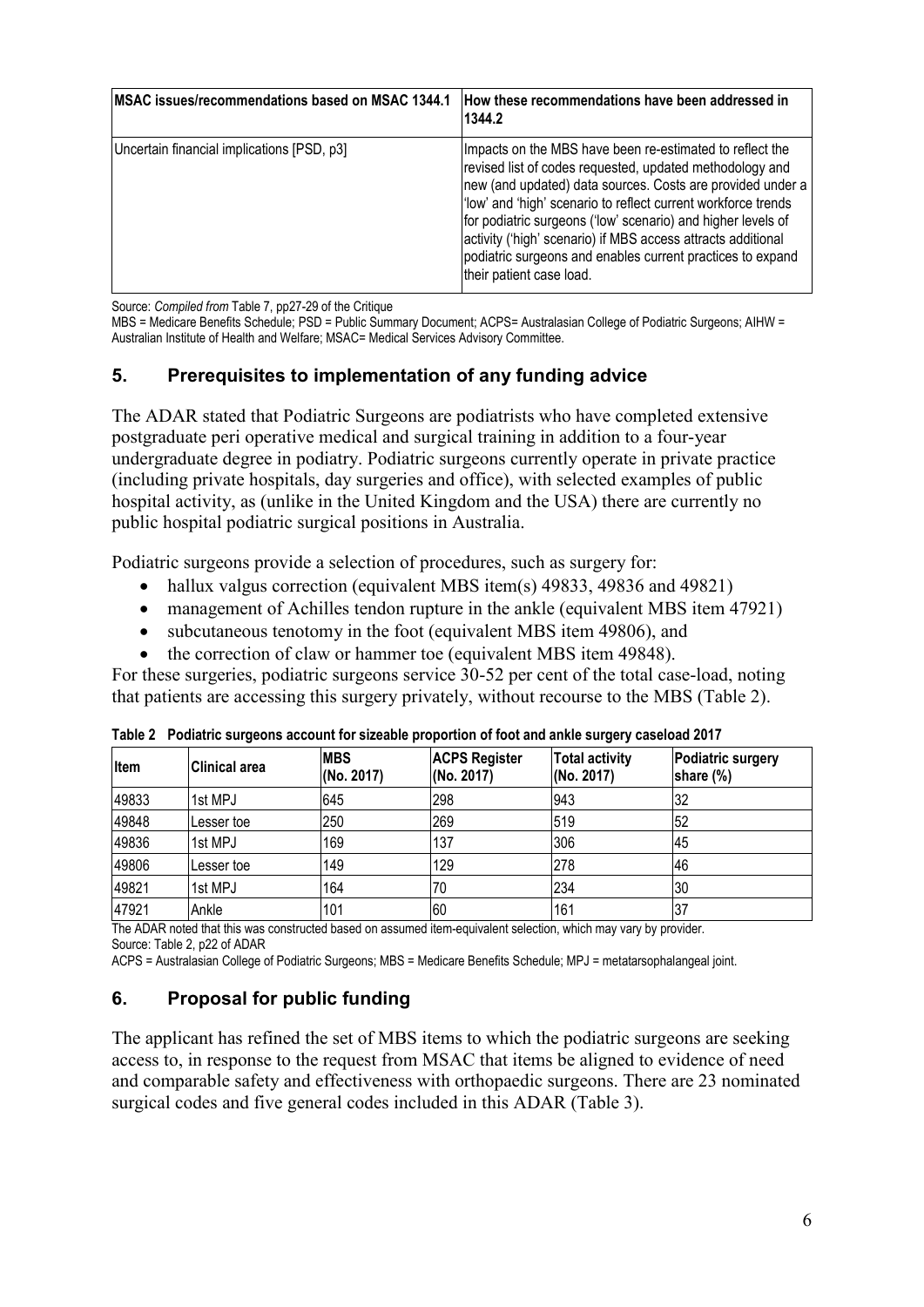|  |  | Table 3 MBS item descriptor for items proposed for access by podiatric surgeons |  |  |  |  |  |  |
|--|--|---------------------------------------------------------------------------------|--|--|--|--|--|--|
|--|--|---------------------------------------------------------------------------------|--|--|--|--|--|--|

|                 | <b>General Description</b>                                                                                                                                                                                                                                                                                                        |
|-----------------|-----------------------------------------------------------------------------------------------------------------------------------------------------------------------------------------------------------------------------------------------------------------------------------------------------------------------------------|
| 104             | Professional attendance at consulting rooms or hospital by a specialist in the practice of his or her specialty after<br>referral of the patient to him or her-each attendance, other than a second or subsequent attendance, in a single<br>course of treatment, other than a service to which item 106, 109 or 16401 applies    |
| 105             | Professional attendance by a specialist in the practice of his or her specialty following referral of the patient to him<br>or her-an attendance after the first in a single course of treatment, if that attendance is at consulting rooms or<br>hospital, other than a service to which item 16404 applies                      |
| 51300           | Assistance at any operation identified by the word "Assist." for which the fee does not exceed \$558.30 or at a<br>series or combination of operations identified by the word "Assist." where the fee for the series or combination of<br>operations identified by the word "Assist." does not exceed \$558.30                    |
| 51303           | Assistance at any operation identified by the word "Assist." for which the fee exceeds \$558.30 or at a series of<br>operations identified by the word "Assist." for which the aggregate fee exceeds \$558.30                                                                                                                     |
| 18272           | SAPHENOUS, SURAL, POPLITEAL OR POSTERIOR TIBIAL NERVE, MAIN TRUNK OF, 1 or more of, injection<br>of an anaesthetic agent                                                                                                                                                                                                          |
| <b>Surgical</b> |                                                                                                                                                                                                                                                                                                                                   |
| 31350           | BENIGN TUMOUR of SOFT TISSUE, excluding tumours of skin, cartilage, and bone, simple lipomas covered by<br>item 31345 and lipomata, removal of by surgical excision, where specimen is sent for histological confirmation, on<br>a person 10 year of age or over, not being a service to which another item in this Group applies |
| 39330           | NEUROLYSIS by open operation without transposition, not being a service associated with a service to which item<br>39312 applies                                                                                                                                                                                                  |
| 44359           | ONE OR MORE TOES OF ONE FOOT, amputation of, including if performed, excision of one or more metatarsal<br>bones of the foot, performed for diabetic or other microvascular disease, excluding aftercare                                                                                                                          |
| 47915           | IGTN, wedge resection for, with removal of segment of nail, ungual fold & portion of nail bed                                                                                                                                                                                                                                     |
| 47916           | INGROWING NAIL OF TOE, partial resection of nail, with destruction of nail matrix by phenolisation,<br>electrocautery, laser, sodium hydroxide or acid but not including excision of nail bed                                                                                                                                     |
| 47918           | Ingrown toenail, radical excision of nailbed                                                                                                                                                                                                                                                                                      |
| 47930           | BURIED WIRE, PIN OR SCREW, 1 or more of, which were inserted for internal fixation purposes, removal of<br>requiring incision and suture, not being a service to which item 47927 or 47930 applies - per bone                                                                                                                     |
| 47954           | TENDON, repair of, as an independent procedure                                                                                                                                                                                                                                                                                    |
| 47960           | TENOTOMY, SUBCUTANEOUS, not being a service to which another item in this Group applies                                                                                                                                                                                                                                           |
| 48400           | Phalanx, Met, accessory bone osteotomy or ostectomy (unless fixated toe applies)                                                                                                                                                                                                                                                  |
| 48403           | Phalanx or Met osteotomy or osteectomy of, with internal fixation                                                                                                                                                                                                                                                                 |
| 48406           | FIBULA, RADIUS, ULNA, CLAVICLE, SCAPULA (other than acromion), RIB, TARSUS OR CARPUS, osteotomy<br>or osteectomy of, excluding services to which items 47933 or 47936 apply                                                                                                                                                       |
| 49709           | ANKLE, ligamentous stabilisation of                                                                                                                                                                                                                                                                                               |
| 49718           | ANKLE, Achilles' tendon or other major tendon, repair of                                                                                                                                                                                                                                                                          |
| 49809           | FOOT, open tenotomy of, with or without tenoplasty                                                                                                                                                                                                                                                                                |
| 49833           | Unilateral HAV by osteotomy with or without internal fixation and with or without excision of exotoses                                                                                                                                                                                                                            |
| 49836           | Bilateral HAV by osteotomy with or without internal fixation and with or without excision of exotoses                                                                                                                                                                                                                             |
| 49845           | Arthrodesis of, 1st MT joint, with synovectomy if performed                                                                                                                                                                                                                                                                       |
| 49854           | FOOT, radical plantar fasciotomy or fasciectomy of                                                                                                                                                                                                                                                                                |
| 49866           | FOOT, neurectomy for plantar or digital neuritis                                                                                                                                                                                                                                                                                  |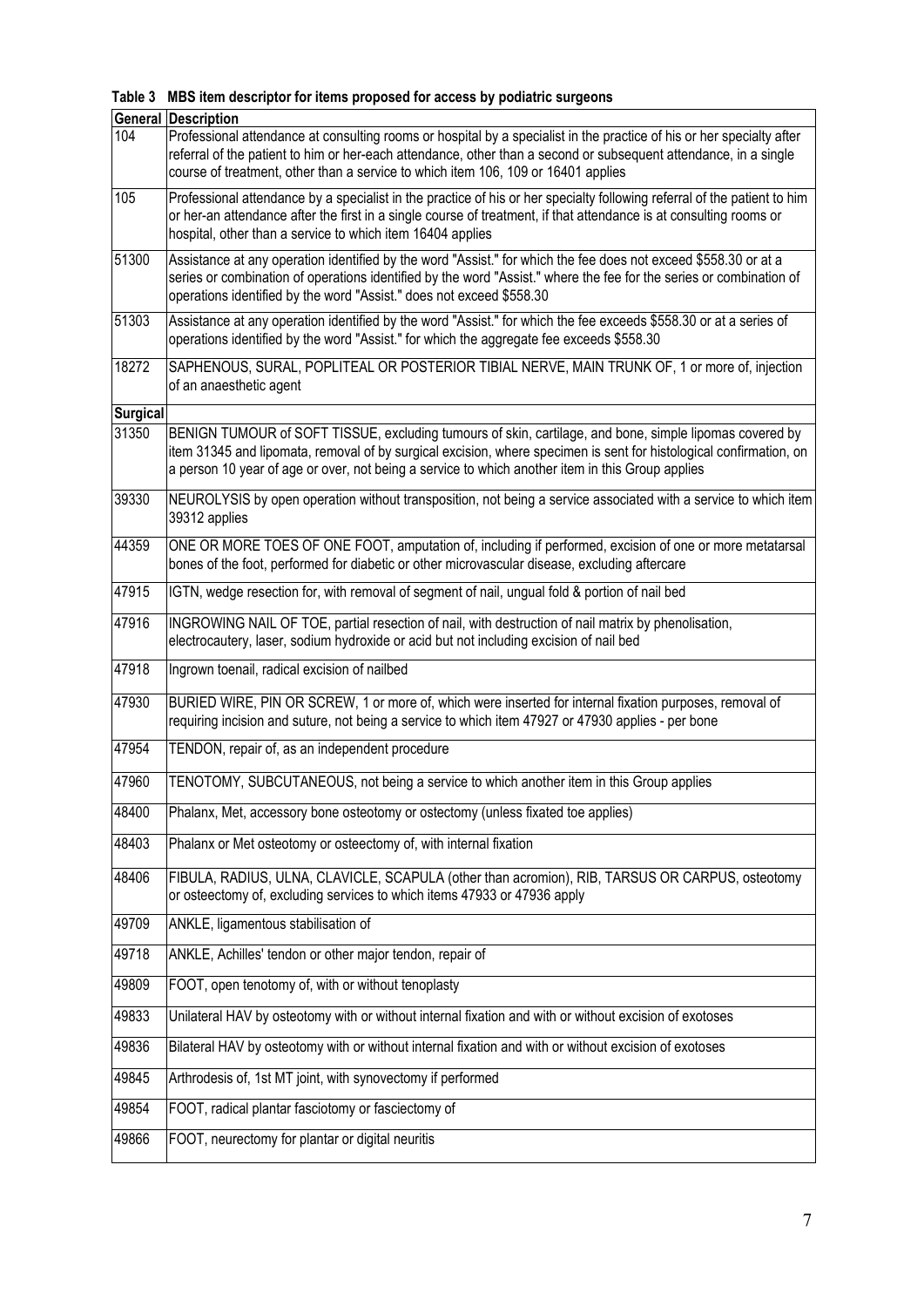|       | <b>General Description</b>                                                                                                                                                         |
|-------|------------------------------------------------------------------------------------------------------------------------------------------------------------------------------------|
| 50106 | JJOINT, stabilisation of, involving one or more of: repair of capsule, repair of ligament or internal fixation, not being<br>a service to which another item in this Group applies |
| 50109 | JOINT, arthrodesis of, not being a service to which another item in this Group applies, with synovectomy if<br>Iperformed                                                          |
| 50127 | JOINT OR JOINTS, arthroplasty of, by any technique not being a service to which another item applies                                                                               |
|       | $C_{\text{OUTOO}}$ Table 1 and 2.4 af the ADAD                                                                                                                                     |

Source: Table 1, pp12-13 of the ADAR

MBS items were selected on:

- 1) published clinical literature that demonstrates podiatric surgeons are already operating in all of these areas; however, the Commentary noted the most of these articles were case reports of a single patient, or small case series.
- 2) detailed statistical analysis comparing outcomes and patient characteristics for each item code when activity is performed by podiatric surgeons (ACPS Registry data) *vs.* orthopaedic surgeons (administrative datasets) from past four years
- 3) comparisons with government-funded podiatric surgery in the UK recorded by Podiatric and Surgical Clinical Outcome Measurement (PASCOM-10) for podiatric surgeons and podiatrists undertaking nail surgery in the UK for the NHS or private practice over the past 9 years; and
- 4) Australian podiatric surgery workforce survey data on the most commonly performed procedures.

The Commentary noted that the ACPS registry data in point 2 above was the best available evidence of current Australian practice, assuming mapping of MBS items to procedures has been undertaken robustly.

## **7. Summary of public consultation feedback/consumer Issues**

Prior to MSAC consideration (and subsequent to the ESC), a total of 119 forms were received from the consultation survey (Table 4)

| <b>Attachment</b> | Feedback type                                                                                                       | <b>Number of forms received</b> |
|-------------------|---------------------------------------------------------------------------------------------------------------------|---------------------------------|
| А                 | Feedback received by Groups / Organisations (including a submission<br>from the Australian Orthopaedic Association) | 10                              |
| B                 | Feedback received from Podiatrists and Podiatric Surgeons                                                           | 43                              |
|                   | Feedback received from Orthopaedic Surgeons                                                                         |                                 |
|                   | Feedback received from GPs, other Specialists, and other practitioners                                              | 16                              |
|                   | Feedback received from consumers / patients of podiatric services                                                   | 43                              |
|                   | Feedback received from caregivers of patients                                                                       | 6                               |

**Table 4 Summary of consultation feedback**

A summary of the benefits of the proposed medical service highlighted by groups/organisation are listed below:

- reducing out-of-pocket expenses for patients
- improving accessibility to foot/ankle surgery for patients
- diverting surgeries that can be managed out of the hospital system
- improving patient safety by allowing podiatric surgeons to refer patients to MBS subsidised specialists such as pathology and without basing the decision on affordability for the patient
- creating competition in the sector which will drive innovation
- improving the quality of life for patients.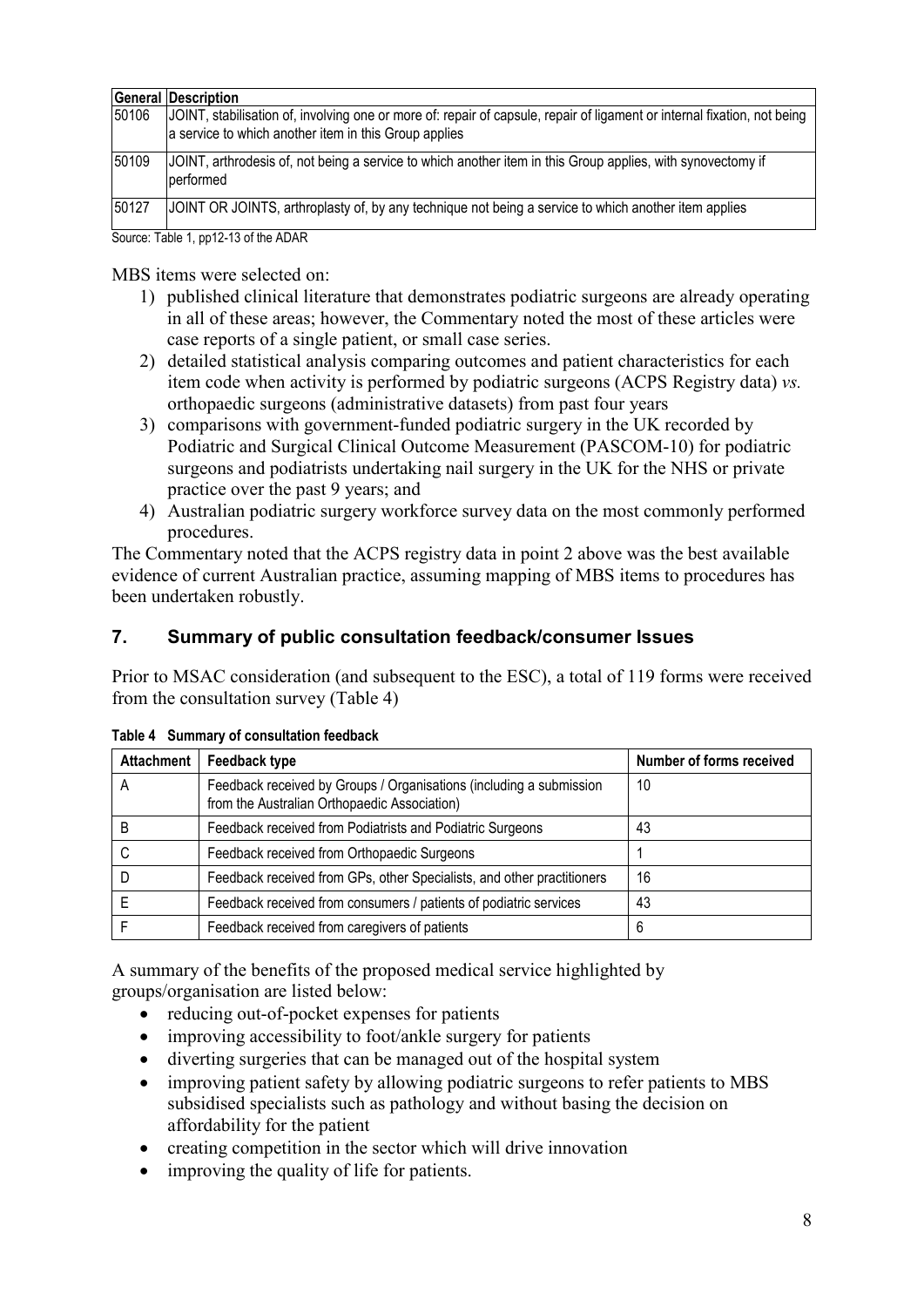The Australian Orthopaedic Association's (AOA) submission questioned the training, clinical experience and credentialing of podiatric surgeons in Australia. The AOA also raised concern regarding current outcomes and patient safety of podiatric surgeons and claimed surgery conducted by podiatric surgeons was associated with poorer outcomes compared to surgery conducted by orthopaedic surgeons. In relation to the later claim, the AOA referenced two publications by Chan (JBJC 2019 Jan 16; 101(2): 127 – 135 and Journal American Acad Orth Surg 15, 2019 vol 27, no 16). However, both these publications related to procedures that are out of scope for this application.

Some of the main benefits of the proposed medical service highlighted by podiatrists and podiatric surgeons included:

- less out-of-pocket costs and affordability for all patients, especially those who do not have private health insurance
- having equitable choice in surgeon performing the surgery of the feet/ankles
- better overall quality of life and mobility for patients
- reducing cost to society and burden on public health system
- private health insurers may consider covering podiatric surgery.

However, the following comments were also noted:

- There are few podiatric surgeons and patients will have reduced access especially in rural and regional areas
- "*Professional disputes [may arise] between podiatric surgeons and orthopaedic surgeons due to overlapping skill sets and patient cohorts*".

Feedback from one orthopaedic surgeon, who also assisted in writing the AOA submission, considered there were no benefits of the proposed medical service and considered the disadvantages of the proposed service being listed would be "*inexperienced persons doing complex operations on vulnerable people*". Consistent with the reasons provided in the AOA submission, this feedback did not support the application.

Some of the main benefits nominated by GPs, specialists and other practitioners included

- more equitable access for patients to foot surgery ("*[which is an issue particularly for those with] diabetes and peripheral vascular disease*")
- affordability for all patients and lowering of out-of-pocket costs
- shorter wait times for both consultation and surgery for patient
- improvement in quality of life for patients.

However, the following disadvantages were noted in the proposed service:

- "*There will be a need for clarity in referral pathways for foot/ankle surgery between orthopaedic surgeons and podiatric surgeons*"
- "*Lack of accessibility to large hospital theatre facilities …due to monopoly by orthopaedic surgeons*"
- "*Need of support at home while post procedure"*
- "*Short term recovery period*".

Some of the main benefits of the proposed medical service highlighted by consumers included:

- better affordability to access podiatric surgery (it currently incurs high upfront costs and some patients used their savings to pay for surgery)
- acknowledging the high quality service delivered by podiatric surgeons (based on consumers perception that podiatric surgeons were more specialised than orthopaedic surgeons to perform surgeries on the feet/ankles)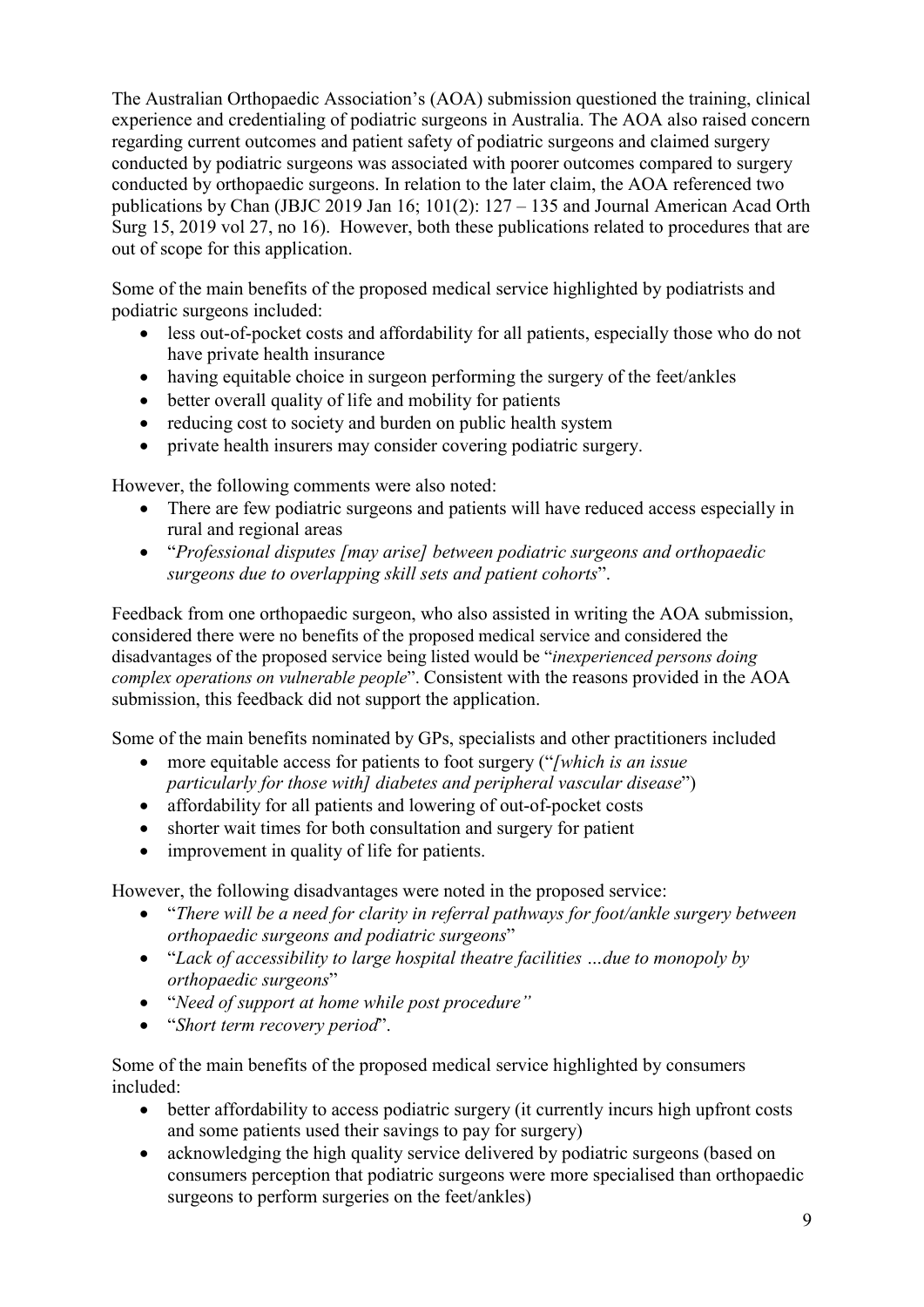- having equitable choice in surgeon performing the surgery of the feet/ankles
- improved accessibility to surgeons performing surgery of the feet/ankles
- better overall quality of life and significant improvement in mobility.

In general, the consumers did not express any disadvantages of the proposed medical service; however, the following was noted:

- There may be a large uptake in the service once MBS subsidised which may increase wait times for podiatric surgery services, but it may also reduce wait times for an orthopaedic surgeon
- "*Components of the service are not [currently] covered by private health*"
- Surgery of the feet/ankles normally follows 4 weeks or more of lost income due to being immobile and unable to work during recovery.

Some of the main benefits of the proposed medical service highlighted by caregivers included:

- better affordability in access to podiatric surgery for the patient
- patients can be treated sooner and not be disadvantaged due to costs as well as having treatment done on both feet simultaneously where needed and not being delayed
- having equitable choice in surgeon performing the surgery of the feet/ankles
- improvement in quality of life and mobility for the patient.

In general, the caregivers did not express any disadvantages of the proposed medical service.

## **8. Proposed intervention's place in clinical management**

#### **Description of Proposed Intervention**

The proposed medical service requested by podiatric surgeons includes a limited set of existing MBS codes for selected foot and ankle procedures, services and consultations to improve patient access to these surgical services in both the private and public sector.

#### **Description of Medical Condition(s)**

The conditions to which podiatric surgery relates correspond to eight clinical groupings:

- hallux abducto valgus (HAV)
- hammer and claw toes
- hind foot/ankle pathology
- ingrown toenails
- hallux rigidus
- arthritis
- nerve impingement, and
- tumour (benign).

No exclusion criteria were proposed, whether on the basis of age, severity or other factors.

#### **Place in clinical management**

The ADAR's current and proposed clinical management algorithm are presented in Figure 1.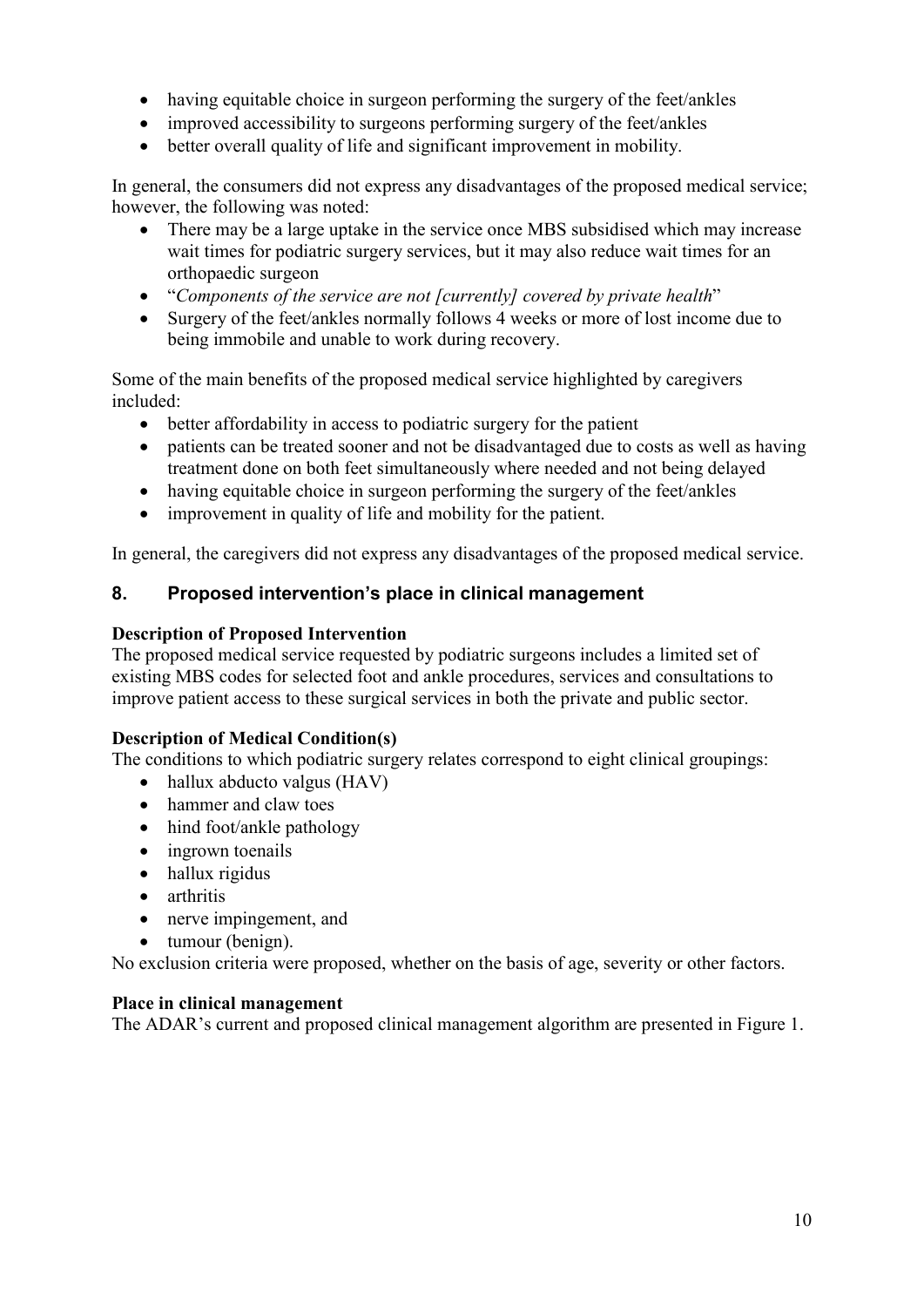



Source: Figure 5, p37 of the ADAR.

The ADAR's clinical management algorithm is unchanged, except in two respects:

- For podiatric surgeons operating in a private hospital setting, outpatient clinic, day surgery centre or consultation room, there is no change to the clinical management algorithm aside from allowing access to MBS items for procedures that are otherwise (currently) fully funded by patients (in some cases, part funded by private health insurance). Hence the change relates to the cost-to-patients in private/community sectors where they already receive surgical services from a podiatric surgeon. There is no change to the clinical management algorithm for these patients.
- Unlike in the United Kingdom and USA, there are currently no funded positions for podiatric surgeons operating in Australian public hospitals. This could change if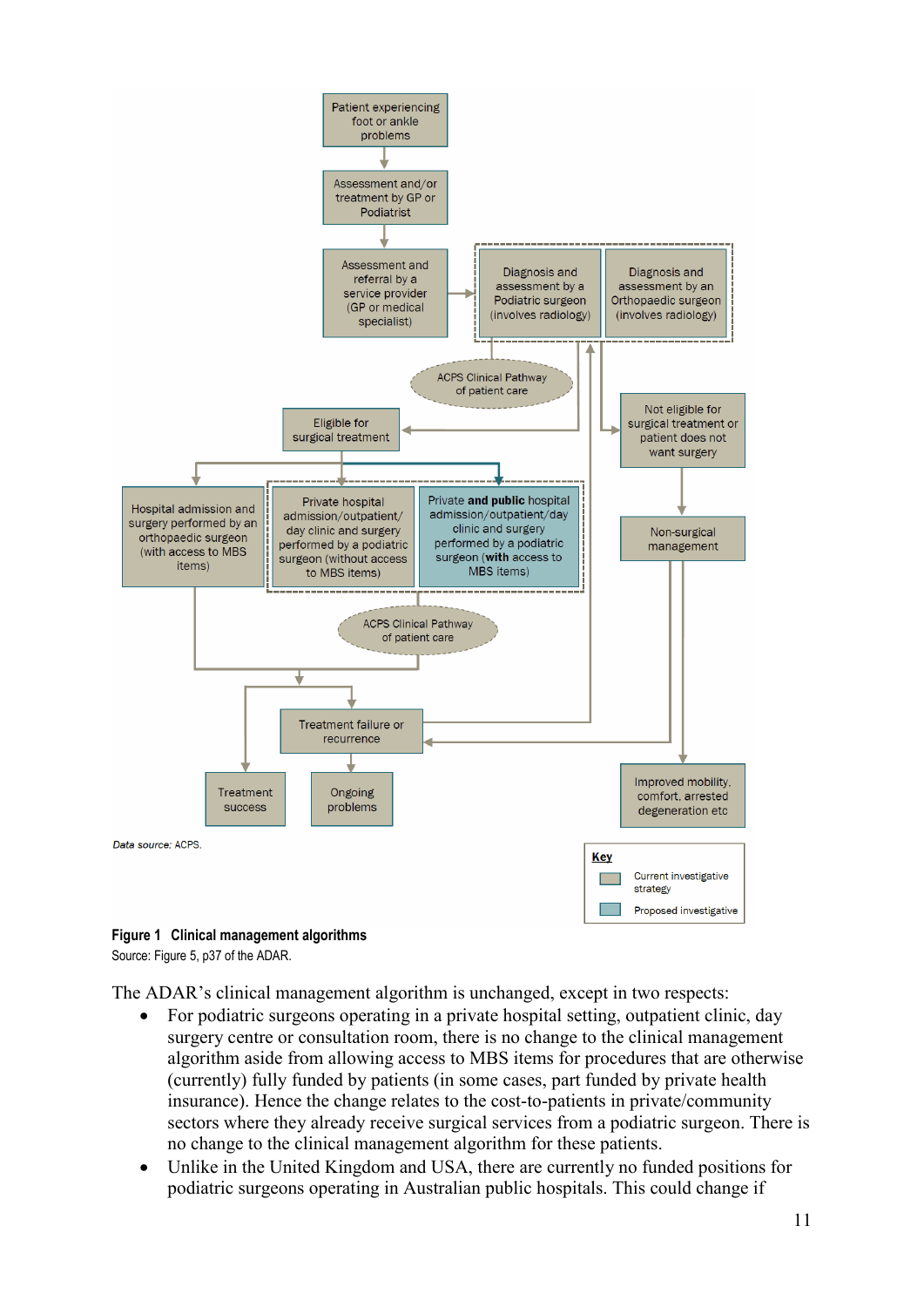podiatric surgeons were able to offer their services in public hospitals, as they currently offer them in other settings. This report points to Australian examples where podiatric surgeons have operated in public hospitals as part of a publicly funded study. It is noted that most of the MBS items are proposed to be for admitted (inhospital) patients. Allowing MBS access to admitted public hospital patients would enable podiatric surgeons to service public hospital patients where there is evidence of non-inferiority to orthopaedic surgeons. This would constitute a change to the clinical management algorithm for admitted public hospital patients.

The Commentary stated that the ADAR is not proposing substitution of orthopaedic surgery services; accordingly, it has placed diagnosis and assessment by podiatric surgeons alongside orthopaedic surgeons in the clinical management algorithm. In addition, the Commentary noted there is no indication in the algorithm of interventions or therapies involved in the management of treatment failure or complications. However, in their pre-ESC response, the applicant indicated that the algorithm incorporates treatment of 'ongoing problems', which would be dealt with as part of normal patient management.

## **9. Comparator**

At the April 2015 meeting, MSAC agreed that the appropriate comparator was foot and ankle services provided by orthopaedic surgeons.

### **10. Comparative safety**

The ADAR sought to address previous MSAC concerns with the clinical evidence by providing an indirect database comparison of outcomes following foot and ankle surgery data from patients treated by podiatric surgeons from the ACPS registry over five years (n=8,142) *vs.* administrative data from patients treated by orthopaedic surgeons available from South Australia Health (n=9,337) and Tasmania Health (n=2,851). In addition, the ADAR included eight studies (9 publications) from literature review. Overall, the quality of available evidence is grade III-2, with data coming from administrative data, surveys or retrospective cohorts.

The ADAR stated that the safety of surgery undertaken by a podiatric surgeon can be shown to be non-inferior to that undertaken by an orthopaedic surgeon.

Complication rates: In literature review, the complication rate appears similar between the two surgeon types, although one report suggests malunion or non-union may be higher in podiatric surgery (ankle fracture repair) whilst another research project has identified that surgeon type was not associated with incidence of non-union  $(1<sup>st</sup>$  metatarsal [MT] joint arthrodesis).

Readmission rates: In literature review, no difference in readmission rates were reported in one retrospective cohort, although importantly, Australian evidence demonstrates a lower rate of readmission rates for podiatric surgery (occurring in < 3% of patients in the SA and Tasmanian data, and in 0.02% of podiatric surgeons' patients). See Table 5 below.

The Commentary stated that the evidence of readmission rates included in the ADAR was not appropriate. This study investigated the impact (before and after) of the introduction of a podiatric high-risk foot coordinator role on length of stay (Chicero et al 2010). The study did not directly compare length of stay by surgeon type, nor did it declare that the podiatric highrisk foot coordinator role replaced the orthopaedic surgeon on the coordinated care team for which the inference of the findings attempts to be drawn.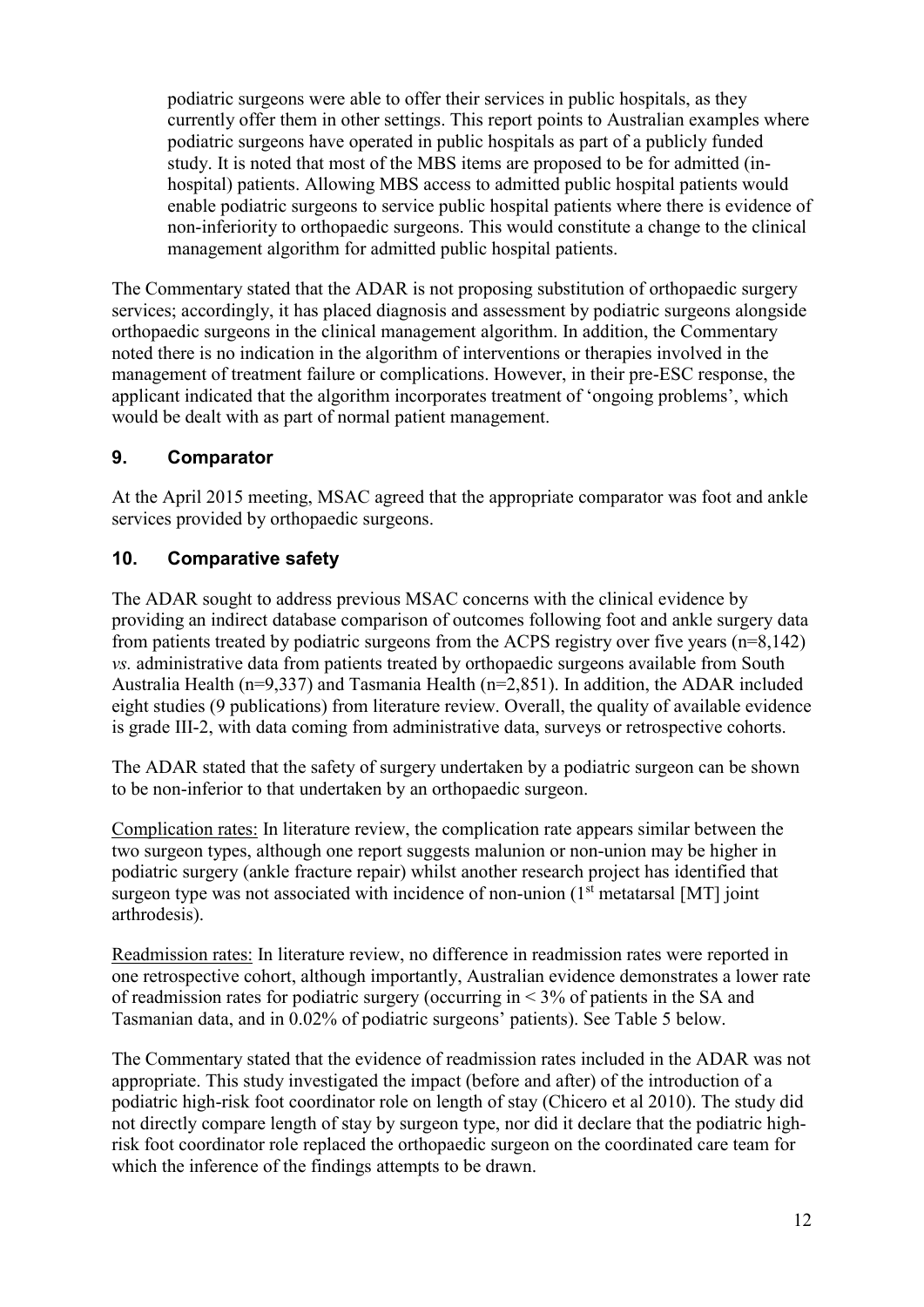## **11. Comparative effectiveness**

The ADAR contends that effectiveness of surgery undertaken by a podiatric surgeon can be shown to be non-inferior to that undertaken by an orthopaedic surgeon.

Reason for surgery: In the database analysis, and several of the other analyses reported in the literature, reason for surgery was matched between surgeon type. The reason for surgery in the literature reflected the requested scope of practice for this submission.

Length of Stay: Of significance, length of stay in patients who undergo foot and ankle surgery with orthopaedic surgeons appears to be significantly longer than the length of stay reported in patients who undergo foot and ankle surgery with podiatric surgeons. This was also reflected in analysis of both the SA and Tasmanian datasets.

Patient preference: Patients appear to prefer surgery undertaken by a podiatric surgeon. Overall, the Commentary considered the quality of the evidence presented in the ADAR was very low quality (Table 5).

**Table 5 Balance of clinical benefits and harms of ankle and foot surgery performed by a podiatric surgeon, relative to foot and ankle surgery conducted by orthopaedic surgeons, and as measured by the critical patient-relevant outcomes in the key studies**

| <b>Outcomes</b>                  | <b>Participants</b><br>(studies) | Quality<br>οf<br>evidence<br>(GRADE) | <b>Podiatric</b><br><b>Surgeons</b> | Orthopaedic<br>surgeons | Commentary                                                                                                                                                              |
|----------------------------------|----------------------------------|--------------------------------------|-------------------------------------|-------------------------|-------------------------------------------------------------------------------------------------------------------------------------------------------------------------|
| Malunion                         | 1 study                          | $\oplus$ $\oplus$                    | 7.3%                                | 4.6%                    | Limited applicability of patient<br>(ankle surgery) population.                                                                                                         |
| Infection                        | 5 studies                        | $\oplus$ $\oplus$ $\odot$            | 1.4% to 3.3%*                       | $0.0\%$ to<br>4.3%      | $\oplus$ OO<br>No directly comparable recent<br>evidence in relevant patient<br>population.                                                                             |
| <b>DVT</b>                       | 3 studies                        | $\oplus$ $\oplus$ $\odot$            | $0.4\%$ to<br>$3.2\%$ *             | $0.0\%$ to<br>$3.1\%$ * | $\oplus$ OO<br>No directly comparable recent<br>evidence in relevant patient<br>population.                                                                             |
| Irrigation<br>and<br>debridement | 1 study                          | $\oplus$ $\oplus$ $\odot$            | 2.2%                                | 1.7%                    | Limited applicability of patient<br>(ankle surgery) population.                                                                                                         |
| Readmission                      | 3 studies                        | $\oplus$ $\oplus$ $\odot$            | $0.02%$ to<br>15.4%                 | $1.8%$ to<br>17.2%      | $\oplus$ $\odot$ $\odot$<br>No directly comparable recent<br>evidence in relevant patient<br>population.                                                                |
| Length of<br>stay                | 3 studies                        | $\oplus \oplus \oplus \odot$         | $1 - 23$ days                       | 1 to 34 days            | $\oplus$ OO<br>No directly comparable recent<br>evidence in relevant patient<br>population. Inappropriate<br>interpretation and application of<br>Chicero (2013) study. |

Adapted from Table 17, p69 of the ADAR. DVT = deep vein thrombosis

a GRADE Working Group grades of evidence (Guyatt et al., 2013)

⨁⨁⨁⨁ **High quality:** We are very confident that the true effect lies close to that of the estimate of effect.

⊕⊕⊕⊙ Moderate quality: We are moderately confident in the effect estimate: The true effect is likely to be close to the estimate of the effect, but there is a possibility that it is substantially different.

⊕⊕⊙⊙ Low quality: Our confidence in the effect estimate is limited: The true effect may be substantially different from the estimate of the effect.

⊕⊙⊙⊙ Very low quality: We have very little confidence in the effect estimate: The true effect is likely to be substantially different from the estimate of effect

\* Lower and upper estimates across studies for reported outcomes included as lower and upper bound scenarios in economic modelling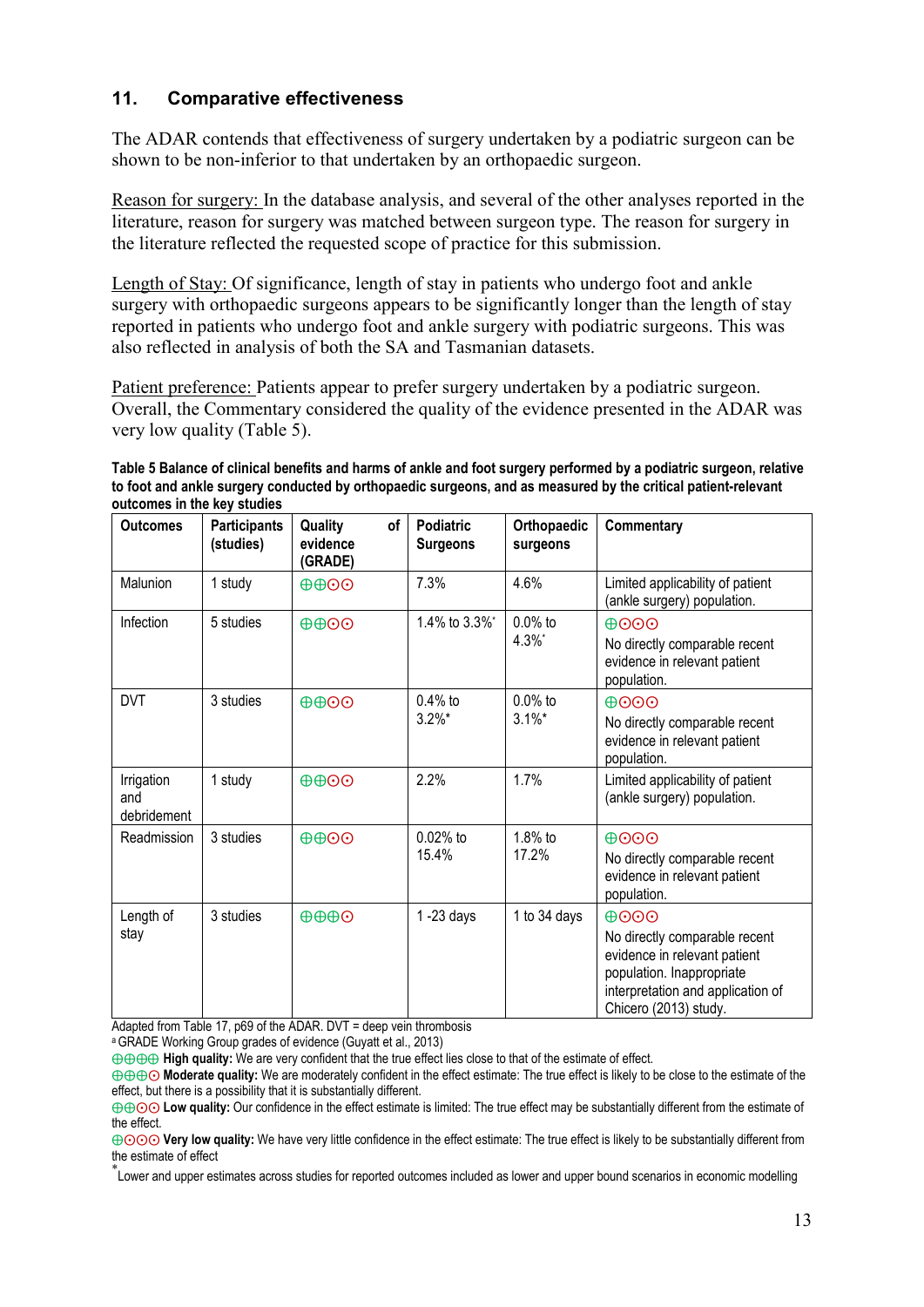The Commentary raised several concerns for the indirect database comparison:

- Reason for surgery is the indication for treatment and is not an appropriate outcome measure.
- Concern with comparability of these separate datasets, due to differences in their purpose, collection and methods, and deficiencies in mapping of ICD-10 codes to MBS items relating to foot and ankle surgery. It is unclear how overlapping codes were handled in the analysis, and there is concern about quality of matching ICD-10 codes to MBS items (for example, within the South Australian and Tasmanian government data sets, ICD M77.4 "metatarsalgia" is matched to MBS item 49485 "arthrodesis of 1st metatarsal joint"; these are different clinical entities). In their pre-ESC response, the applicant acknowledged this is not an entirely perfect approach; however, the method adopted provides the best possible matching given the available data.
- There was significant differences in treatment setting noted between the groups, 95.5% of podiatric surgeon patients undergoing day surgery compared to 70% of orthopaedic patients, and there was no discussion of complexity of pathology between the groups, nor differences in case mix. For example, the most common procedure in the podiatric surgery group was hallux valgus at 30.86%, compared to 5.72% in the Tasmanian orthopaedic group and 14.99% in the South Australia orthopaedic group. However, in their pre-ESC response, the applicant stated the higher rate of day admissions for podiatric surgeons reflects the high level of innovation in perioperative and operative care provided by podiatric surgeons.

In their pre-MSAC response the applicant highlighted that unadjusted analyses was presented for the indirect database comparison due to the different reporting requirements between the state-based data and the ACPS Registry. Thus, the applicant considered the indirect database comparison to be supportive evidence for the clinical claim of non-inferiority.

The Commentary also raised several concerns for the included studies from literature review:

- Chan et al, 2018 study was the only directly comparable registry-based study; however, this was limited in terms of applicability given the less relevant patient population (ankle surgery) included and the US setting.
- Cichero (2013) study which was included as an efficacy (length of stay) outcome measure does not include a comparison of podiatric and orthopaedic surgery outcomes, but rather illustrates the utility of a high-risk foot coordinator in improving the patient journey.

## **Clinical claim**

The ADAR stated that for the eight clinical groupings specified, podiatric surgeons are at least non-inferior to orthopaedic surgeons in terms of clinical safety and efficacy in undertaking foot and ankle surgery and associated pre-operative and post-operative care.

Overall, the Commentary stated the evidence base in support of the ADAR is significantly limited by the lack of prospective, comparative, large scale, robust studies; the persistence of heterogeneity of reported outcome measures in the existing foot and ankle surgery literature; and sometimes dated evidence.

In their pre-MSAC response the applicant highlighted given that, currently there is no Australian clinical setting where orthopaedic and podiatric surgeons work together, the lack of directly comparable evidence is unsurprising.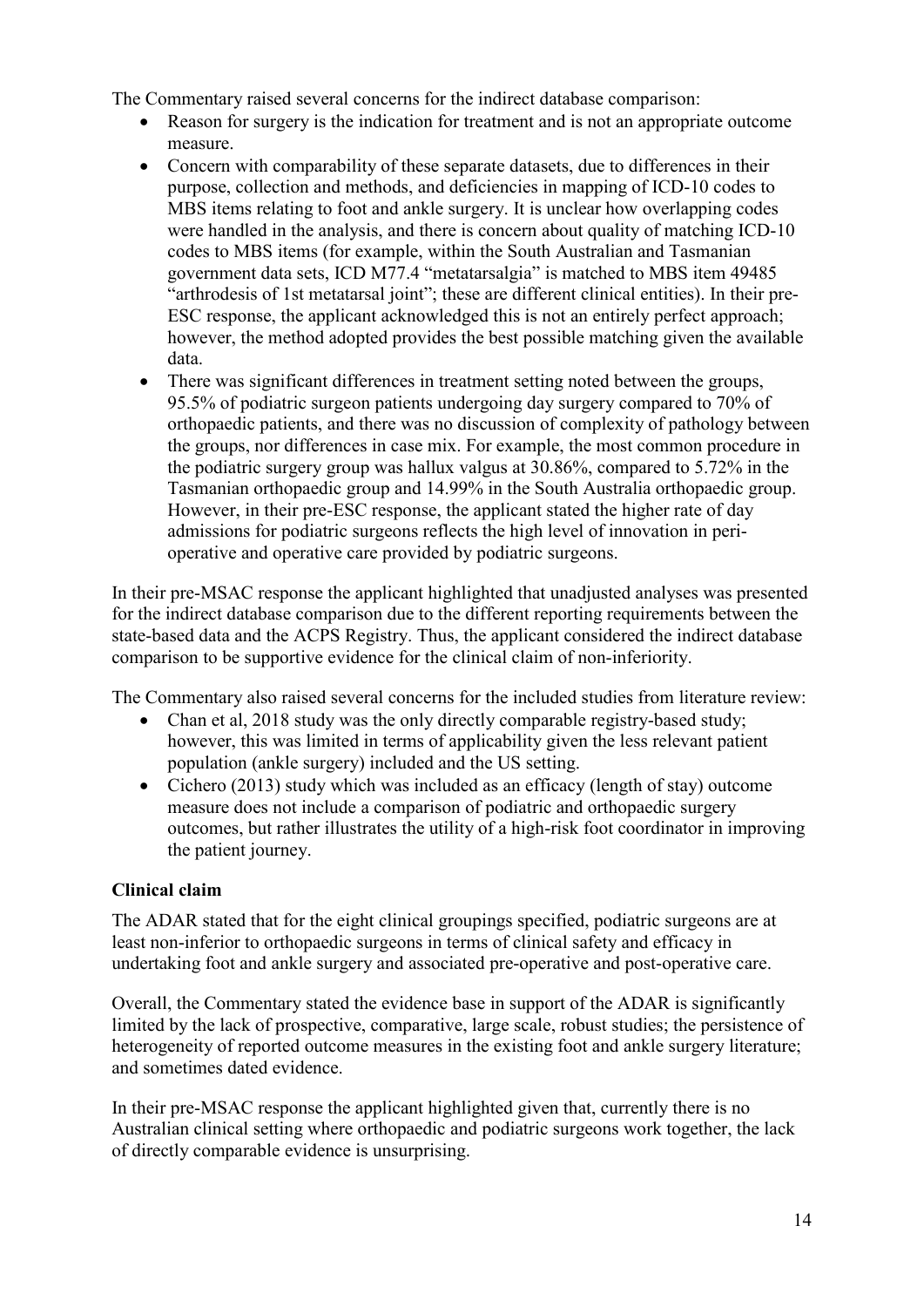## **12. Economic evaluation**

The ADAR concluded non-inferiority from the clinical evaluation, and presented a costminimisation analysis (Table 6). Based on the indirect database comparison, the upper and lower bound probabilities of infection and deep vein thrombosis (DVT) by surgeon type are used to estimate upper and lower bound economic outcomes. However, the Commentary noted that rates of infection and DVT were not significantly different in some studies (Chan et al. 2018; Laxton, 1995), and were also specific to ankle fractures (Chan et al. 2018), and their inclusion in the model is uncertain (given irrigation and debridement were excluded on the basis of lack of statistically significant difference, and malunion was excluded as the evidence was specific to ankle fractures and that the MBS item numbers being requested do not explicitly relate to ankle surgery).

| Cost of treatment and cost of managing adverse events     |
|-----------------------------------------------------------|
| Comparable surgery undertaken by an orthopaedic surgeon   |
| Cost-minimisation                                         |
| Clinical Evaluation Systematic Review, MBS, ACPS Register |
| One treatment episode                                     |
| Cost per treatment episode                                |
| Expected value analysis                                   |
| NA (time horizon is less than 1 year)                     |
| Microsoft Excel 2016                                      |
|                                                           |

**Table 6 Summary of the economic evaluation**

Source: Table 19 of the ADAR

ACPS = Australasian College of Podiatric Surgeons; MBS = Medicare Benefits Schedule

The ADAR stated prosthesis use, and cost per use, by surgeon type is based on data from HBF for all surgeries undertaken by a podiatric (n=666) or orthopaedic surgeon for six MBS items in 2015-16, 2016-17, and 2017-18. However, the ADAR acknowledged the applicability concerns using HBF data on surgeries from a subset of the MBS requested item codes (6/23 surgical items). The cost of the requested MBS item was also not included in the economic model, as the relevant MBS item and its respective cost would be the same whether delivered by a podiatric or orthopaedic surgeon.

The Commentary stated that the cost-minimisation analysis is driven by the higher cost of prosthetics used by orthopaedic surgeons (Table 7).

| <b>Service</b>              | Intervention: Podiatric surgeon | Comparator: Orthopaedic surgeon | <b>Increment</b> |
|-----------------------------|---------------------------------|---------------------------------|------------------|
| Lower bound scenario        |                                 |                                 |                  |
| Prosthesis                  | \$162                           | \$811                           | $-$ \$650        |
| Infection                   | \$3                             | \$0                             | \$3              |
| <b>DVT</b>                  | \$1                             | \$0                             | \$1              |
| <b>Total cost/patient</b>   | \$165                           | \$811                           | $-$ \$646        |
| <b>Upper bound scenario</b> |                                 |                                 |                  |
| Prosthesis                  | \$162                           | \$811                           | $-$ \$650        |
| Infection                   | \$6                             | \$8                             | $-$ \$2          |
| <b>DVT</b>                  | \$5                             | \$5                             | \$0              |
| Total cost/patient          | \$174                           | \$825                           | $-$ \$651        |

**Table 7 Complication management resource use and costs used in the economic evaluation**

Source: Table 26, p77 of the ADAR. DVT = deep vein thrombosis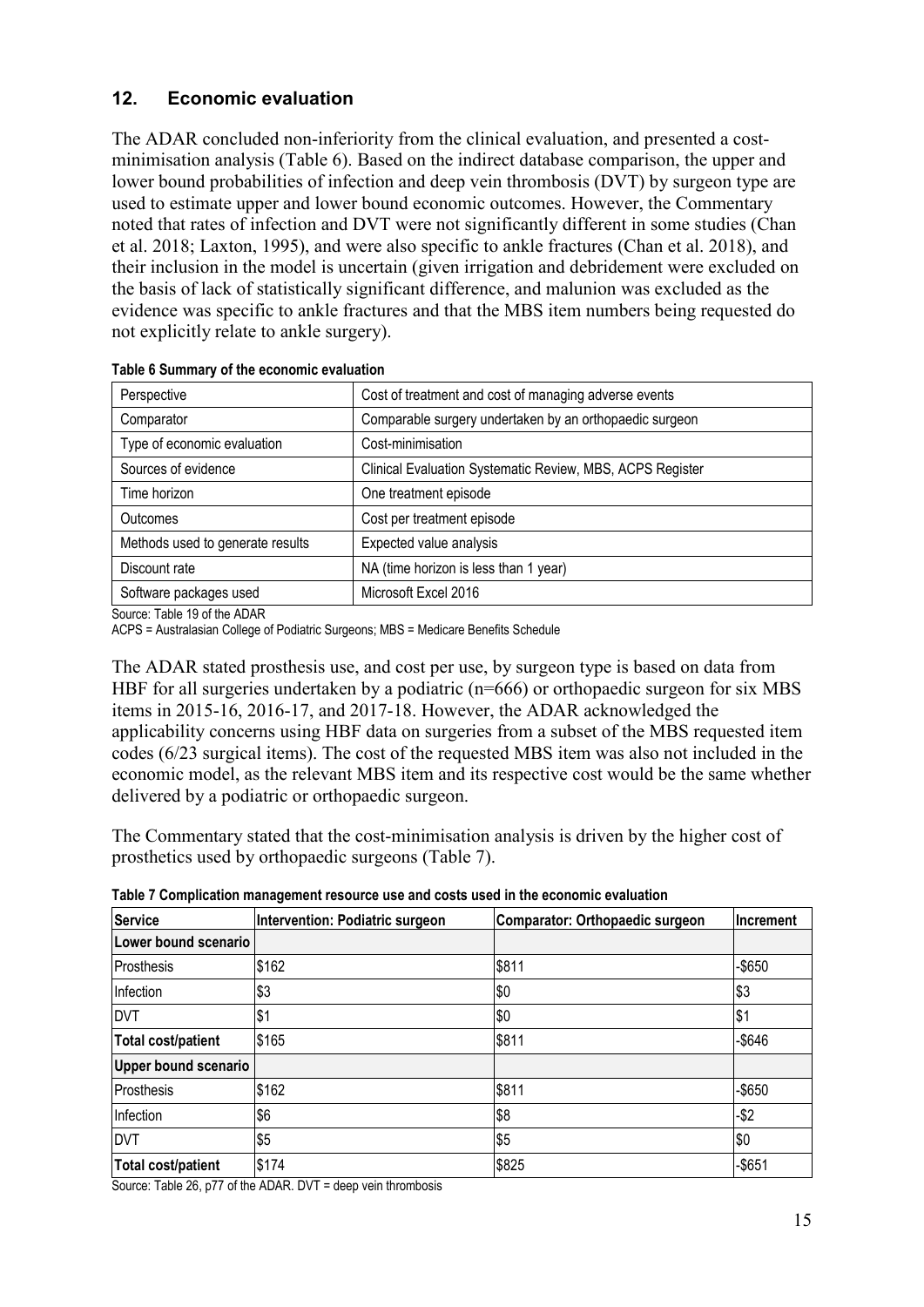The Commentary stated that prosthesis use, and cost per use, by surgeon types as provided by HBF Health is inherently biased by differences in accessibility to these services, including private health insurance coverage. Substantially fewer and likely less complicated procedures were performed by podiatric surgeons compared to orthopaedic surgeons consequently resulting in significantly lower costs per service (\$460 *vs.* \$1,593, respectively).

In the pre-ESC response, the applicant indicated that the major difference in costs in the HBF data is due to the prosthesis use and the fact that podiatric surgeons are more likely to admit their patients as day cases (relative to orthopaedic surgeons); it is not related to orthopaedic surgeons doing more complex work. In the pre-MSAC response, the applicant highlighted that the HBF states 'the prosthesis use was mapped on a like for like basis in relation to the provided MBS item numbers specific for the most common procedures performed in the foot and ankle.'

The Commentary also considered the generalisability of the HBF dataset in terms of estimating prosthesis use is limited given that this data is restricted to Western Australia. Furthermore, whilst the data have been matched according to the MBS codes, there is no further discussion of the comparability of the groups, matching for demographics, comorbidity, severity of pathology etc. In addition, the applicant only included costs associated with identifying complications and not included additional MBS and PBS costs associated with management of DVT and infection.

The ADAR's sensitivity analysis, which compared the poorest potential performance of a podiatric surgeon with the best potential performance of an orthopaedic surgeon still shows that podiatric surgery is cost-minimising against orthopaedic surgery (Table 8). The Commentary did not perform additional sensitivity analyses given the uncertainty in the clinical and economic evidence base and the inability to undertake meaningful economic analysis*.*

| Service                                           | Intervention: Podiatric surgeon<br>Comparator: Orthopaedic surgeon |       | <b>Increment</b> |  |
|---------------------------------------------------|--------------------------------------------------------------------|-------|------------------|--|
| Poorest performance by podiatric surgeon scenario |                                                                    |       |                  |  |
| <b>IProsthesis</b>                                | \$162                                                              | \$811 | $-$ \$650        |  |
| Infection                                         | <b>S6</b>                                                          | \$0   | \$6              |  |
| <b>DVT</b>                                        | $\sqrt{55}$                                                        | \$0   | IS5              |  |
| Total cost/patient                                | \$174                                                              | \$811 | $-$638$          |  |

**Table 8 Complication management resource use and costs used in the economic evaluation**

Source: Table 27, p77 of the ADAR. DVT = deep vein thrombosis

## **13. Financial/budgetary impacts**

An epidemiological approach was used to estimate the financial implications of allowing podiatric surgeons to access 23 surgical MBS item numbers and five general items. Data sources used to inform the derivation of the financial implications included the ACPS Registry database to inform volume and growth of expected services on the MBS, weighted average MBS cost for 23 requested surgical items, and assumptions based on expert opinion reflecting consensus amongst four podiatric surgeons, each with at least 15 years of surgical experience.

Rather than providing a base-case estimate, the ADAR provided financial estimates for two scenario analyses:

The 'low' scenario is based on the current podiatric surgeon workforce in the first year and forecast workforce trends as reported in the ACPS 2019 survey of the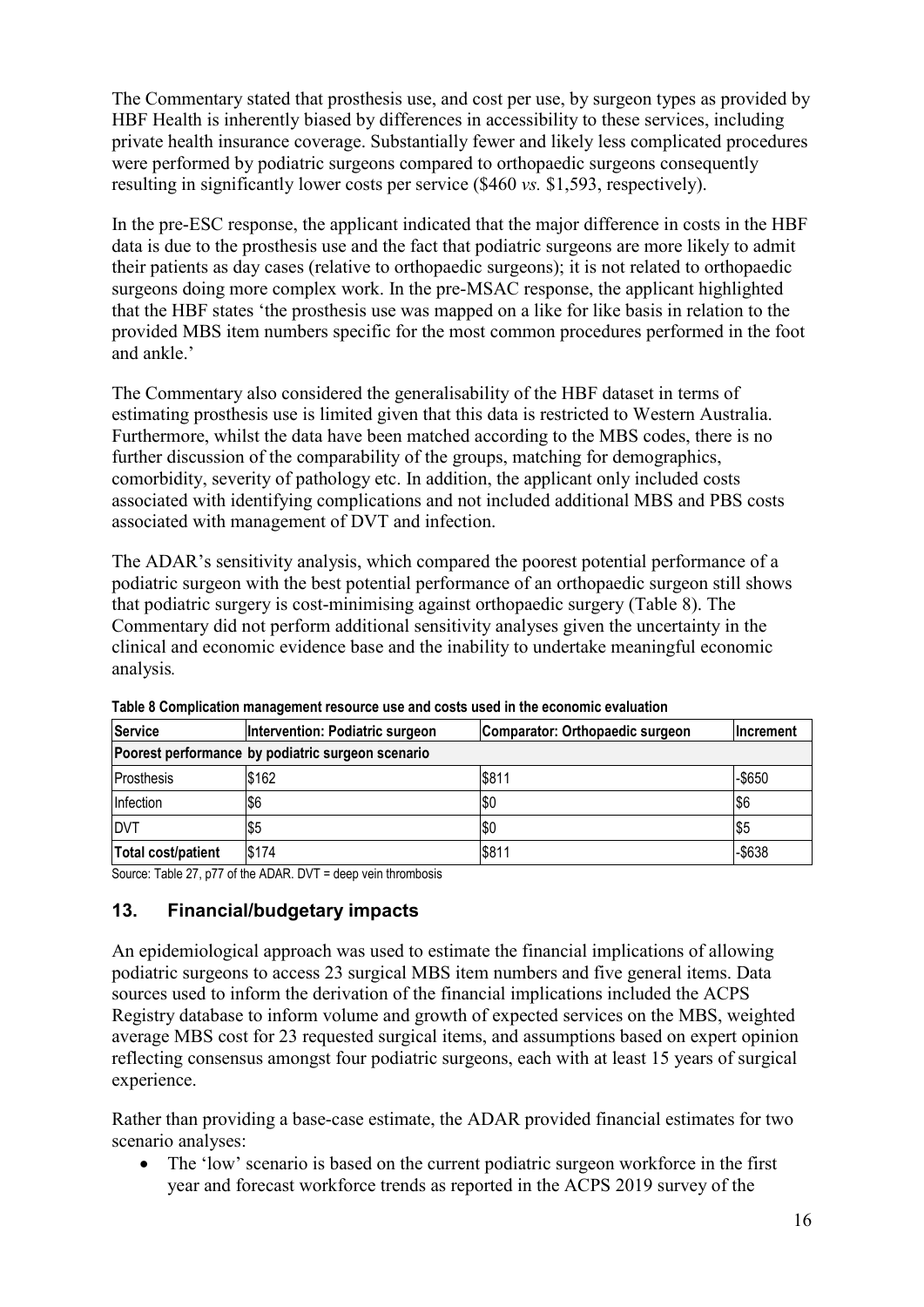podiatric surgeon workforce. In their pre-MSAC response, the applicant highlighted that in this scenario it is modelled that there will be one new podiatric surgeon able to join the workforce each year, net of any new entrants and retirements.

• The 'high' scenario assumed that MBS access attracts additional podiatric surgeons and enables current practitioners to expand their patient case load. This scenario was provided in response to an inquiry from the Department of Health that MBS listing might result in an expanded podiatric surgeon workforce (Table 9). In their pre-MSAC response, the applicant highlighted that in this scenario it is modelled that there will be three new podiatric surgeons able to join the workforce each year, net of any new entrants and retirements.

The ADAR stated that both scenarios assume there is no substitution in activity with orthopaedic surgeons, and all podiatric surgery for the 23 requested MBS items represents a new cost to the MBS. The Commentary stated this was appropriate given that the underlying contention of the application is to supplement unmet demand and not to replace existing services.

| 'Low' scenario                              | 2020        | 2021        | 2022        | 2023        | 2024        |
|---------------------------------------------|-------------|-------------|-------------|-------------|-------------|
| Number of services*                         | 11779       | 13531       | 14242       | 14963       | 15694       |
| General items: total services <sup>a</sup>  | 8743        | 10024       | 10544       | 11071       | 11606       |
| Surgical items: total services <sup>b</sup> | 3037        | 3507        | 3698        | 3891        | 4088        |
| Requested procedures                        | \$1,311,018 | \$1,508,910 | \$1,589,113 | \$1,670,520 | \$1,753,148 |
| Imaging                                     | \$79,585    | \$91,916    | \$96,914    | \$101,987   | \$107,136   |
| Pathology                                   | \$14,073    | \$16,254    | \$17,138    | \$18,035    | \$18,945    |
| Anaesthetist                                | \$159,920   | \$184,699   | \$194,742   | \$204,936   | \$215,282   |
| Sub-total cost                              | \$1,564,596 | \$1,801,779 | \$1,897,907 | \$1,995,477 | \$2,094,511 |
|                                             |             |             |             |             |             |
| 'High' scenario*                            | 2020        | 2021        | 2022        | 2023        | 2024        |
| Number of services*                         | 11779       | 13531       | 15074       | 16617       | 18160       |
| General items: total services               | 8743        | 10024       | 11153       | 12282       | 13410       |
| Surgical items: total services              | 3037        | 13507       | 3921        | 4336        | 4750        |
| Requested procedures                        | \$1,311,018 | \$1,508,910 | \$1,683,140 | \$1,857,370 | \$2,031,600 |
| Imaging                                     | \$79,585    | \$91,916    | \$102,773   | \$113,630   | \$124,488   |
| Pathology                                   | \$14,073    | \$16,254    | \$18,174    | \$20,094    | \$22,014    |
| Anaesthetist                                | \$159,920   | \$184,699   | \$206,516   | \$228,333   | \$250,149   |

#### **Table 9 Net cost to the MBS**

Source: Table 43, p92 of the ADAR and Financial implication spreadsheet

MBS = Medicare Benefits Schedule

a MBS items 104, 105, 51300, 51303, 18272

b MBS items 49809, 49866, 47915, 47918, 31350, 48400, 49845, 48403, 47954, 50127, 39330, 50106, 47930, 48406, 49854, 47916, 49836, 49833, 44359, 49709, 49718, 47960, 50106.

\*Note differences due to rounding

The ADAR stated that a major driver of the cost differential between the low and high scenario is the number of new patients that will be seen by a podiatric surgeon, who incur a 104 professional attendance item. The ADAR did not perform additional sensitivity analysis, outside the two scenario analyses presented. The Commentary stated that given the substantial uncertainty in the evidence and assumptions included in the analysis, sensitivity analysis or further substantiation of the subjective inputs in particular ACPS and expert opinion, is recommended.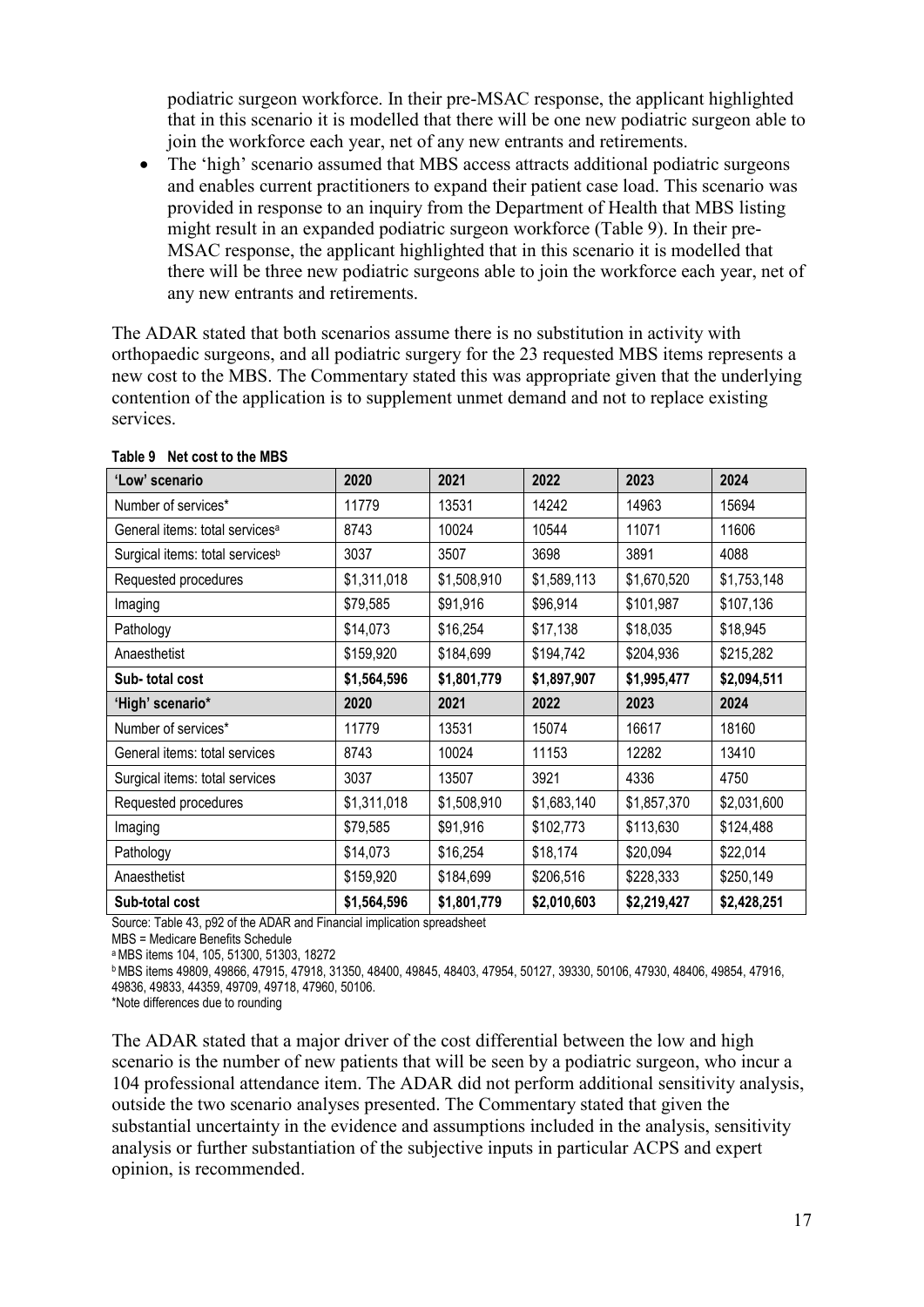The ADAR did not identify any financial implications for other parts of the Australian health budget. However, the Commentary considered that it is likely there would be further costs to state governments in the event podiatric surgeons, with access to MBS items, are able to take up practice in public hospitals (an aim of this ADAR). In this setting there would be administrative costs, costs associated with operation of the operating theatre, and for those patients requiring an inpatient admission (i.e. not suitable for day surgery) there would likely be involvement of resident medical staff in the pre- and post-operative periods.

The Commentary also stated with an increased volume of foot and ankle surgeries being performed if podiatric surgeons are able to access MBS items (the ADAR assumes no substitution of orthopaedic services), inherently there will be a greater number of surgical complications that require management, the examples in this ADAR being infection and DVT. If a podiatric surgeon is unable to manage a post-operative infection, they would be required to refer for consultation with a medical practitioner. This may attract additional MBS items, as well as PBS items during the management of the infection, incurring additional costs. These were not included in the financial analysis.

In the pre-MSAC response, the applicant highlighted that the financial estimates to the MBS are very conservative with the MBS impacts essentially hinging on expected patient numbers that are 'new' to the MBS.

## **14. Key issues from ESC for MSAC**

| <b>ESC key issue</b>                                                                                                                                           | <b>ESC advice to MSAC</b>                                                                                                                                                                                                                                                                                                                                                                                                                                                                                    |
|----------------------------------------------------------------------------------------------------------------------------------------------------------------|--------------------------------------------------------------------------------------------------------------------------------------------------------------------------------------------------------------------------------------------------------------------------------------------------------------------------------------------------------------------------------------------------------------------------------------------------------------------------------------------------------------|
| Justification for a discrete set of MBS<br>items relevant to current scope of<br>practice for podiatric surgeons                                               | The Applicant presented published clinical literature of podiatric surgeons<br>operating in the relevant areas for each of the 23 MBS surgical items requested.<br>The proportion of podiatric surgery procedures that cover the 23 requested MBS<br>items was 66% (assuming mapping robustness). Limited contemporary<br>Australian evidence is available for the comparator treatments. The other<br>available evidence, including from overseas sources, is lower quality than the<br>ACPS registry data. |
| Unmet need for podiatric surgeons'<br>services                                                                                                                 | The Applicant presented orthopaedic surgery waiting times from the AIHW and<br>increasing demand for services data through MBS claims data. However, this<br>does not necessarily represent an unmet need for podiatric surgeons. It was<br>unclear whether the wait times related to the 23 proposed MBS items or to the<br>8 clinical groupings for these items.                                                                                                                                           |
| Evidence of non-inferiority to<br>orthopaedic surgeons                                                                                                         | Given the lack of directly comparable evidence for safety and effectiveness,<br>non-inferiority could not be established. However, ESC noted that this also does<br>not show that services provided by podiatric surgeons are inferior to those<br>provided by orthopaedic surgeons.                                                                                                                                                                                                                         |
| Impacts on the MBS of accessing<br>those items for which there is<br>demonstrated non-inferiority to<br>orthopaedic surgeons                                   | The financial implications analysis was based on more plausible assumptions<br>and data, namely MBS claims data and ACPS registry data (not comparative).<br>However, given that claims of non-inferiority were not supported in the clinical<br>evaluation, the financial implications for the MBS remain uncertain.                                                                                                                                                                                        |
| Assurance about the complete<br>package of care delivered to patients,<br>including the ability of podiatric<br>surgeons to work in multidisciplinary<br>teams | There is little evidence that podiatric surgeons incorporate holistic patient care<br>or liaise with other health professionals for best practice care, nor sufficient<br>evidence regarding multidisciplinary team care provided by podiatric surgeons.                                                                                                                                                                                                                                                     |

#### **Summary of key issues from ESC for MSAC**

ACPS= Australasian College of Podiatric Surgeons; AIHW = Australian Institute of Health and Welfare; ESC = Evaluation Sub-Committee MBS = Medicare Benefits Schedule; MSAC= Medical Services Advisory Committee ESC discussion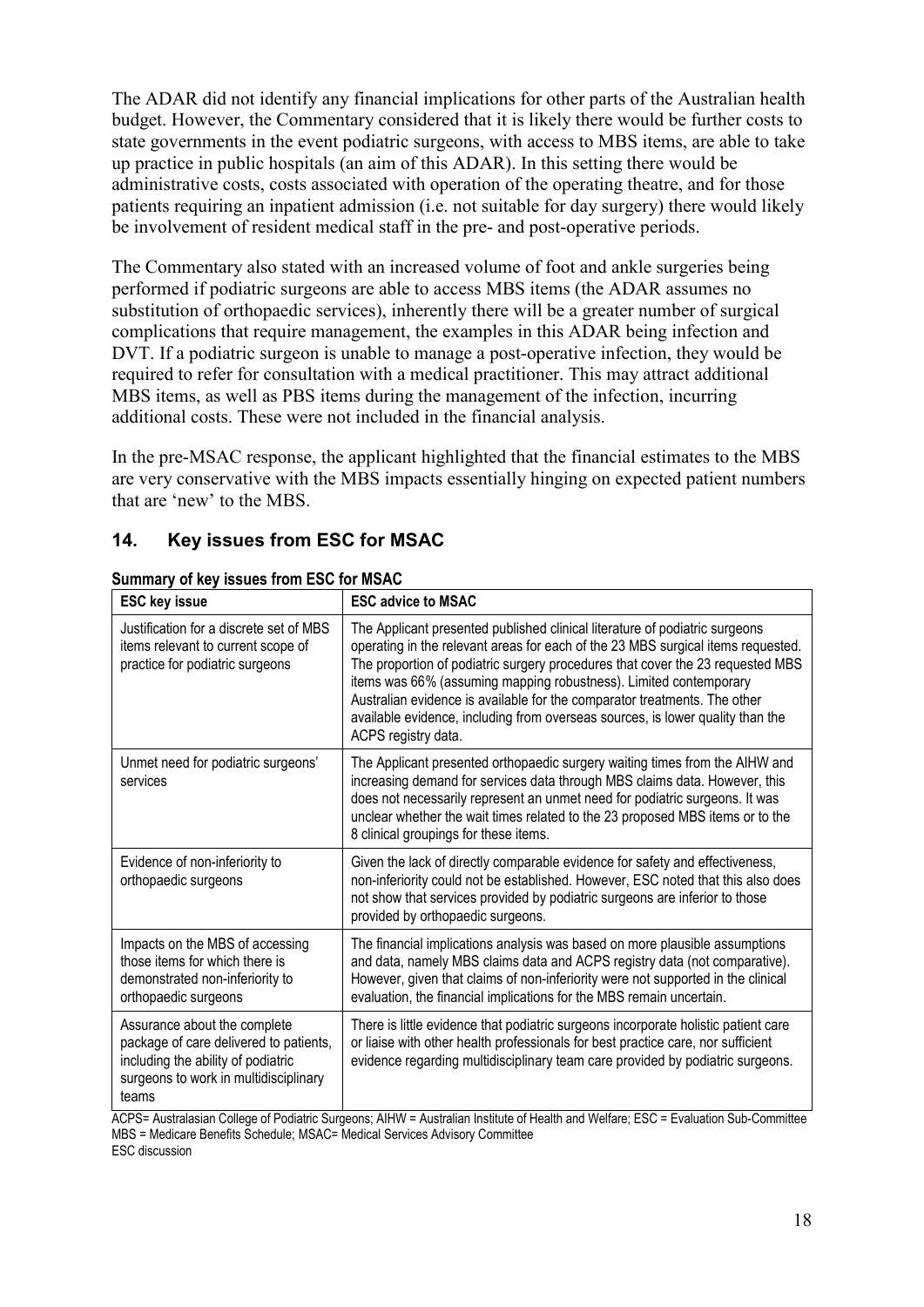ESC noted the five key issues that MSAC had requested be addressed in this resubmission:

- Justification for a discrete set of MBS items relevant to current scope of practice for podiatric surgeons
- Evidence of unmet need for podiatric surgeons' services
- Evidence of non-inferiority of outcomes between services delivered by podiatric surgeons compared to same services delivered by orthopaedic surgeons
- Impacts on MBS expenditure of extending access to podiatric surgeons for those items for which there is demonstrated non-inferiority in outcomes
- Assurance about the complete package of care delivered to patients, including the ability of podiatric surgeons to work in multidisciplinary teams.

ESC noted the revised set of MBS items requested by the applicant, including 23 surgical codes and 5 general codes, leading to 8 clinical groupings. Evidence to support this request was primarily data from the ACPS registry, which ESC considered was the best available evidence of current Australian practice for podiatric surgeons. The proportion of podiatric surgery procedures that cover the 23 requested MBS items was calculated as 66%, assuming that the mapping of ICD-10 codes for procedures at the state level to MBS items at the national level was robust. Evidence from published literature was also presented, but ESC considered this to be of lower quality than ACPS registry data, and noted that international data may not be applicable to the Australian context.

Regarding unmet need, ESC noted the evidence presented on public hospital wait times for elective orthopaedic surgery of the foot and ankle, workforce shortages of orthopaedic surgeons, strong underlying demand for foot and ankle surgeries, and the 'capping out' of existing podiatric surgery demand as patients are deterred by high out-of-pocket costs. ESC considered that this evidence did not necessarily represent an unmet need for podiatric surgeons, although noted that wait times can be used to indicate the lower bound of people who would use the services. ESC queried whether the applicant's assessment of wait times (Table 10) was accurately represented by the 8 clinical groupings or the 23 MBS items, and requested that this issue is clarified by the applicant, and wait times assessed for the 23 individual MBS items, before the submission is heard by MSAC.

| <b>Surgery type</b>                  | <b>Waiting period (days)</b> |  |  |  |  |
|--------------------------------------|------------------------------|--|--|--|--|
| Excision of exostosis                | 229                          |  |  |  |  |
| Removal of Bunion (hallux valgus)    | 169                          |  |  |  |  |
| Excision of ganglion                 | 93                           |  |  |  |  |
| Osteotomy                            | 84                           |  |  |  |  |
| Change of muscle or tendon length    | 82                           |  |  |  |  |
| Correction of hammer/claw/mallet toe | 63                           |  |  |  |  |
| Toenail surgery                      | 40                           |  |  |  |  |

|  |  |  | Table 10 Wait times for foot and ankle surgeries in Australian public hospitals 2016-17 |  |  |  |
|--|--|--|-----------------------------------------------------------------------------------------|--|--|--|
|--|--|--|-----------------------------------------------------------------------------------------|--|--|--|

Source: Table 6, p29 of the ADAR. Data source: CIE analysis; Australian Institute of Health and Welfare, 'Waiting times for elective surgery', available at: [https://www.aihw.gov.au/reports/hospitals/elective-surgery-waiting-times-ahs-2015-16/contents/table-of-contents.](https://www.aihw.gov.au/reports/hospitals/elective-surgery-waiting-times-ahs-2015-16/contents/table-of-contents)

ESC noted two minor changes relating to the clinical management algorithm compared to the previous submission. First, for podiatric surgeons operating in a private hospital setting, outpatient clinic, day surgery centre or consultation room, there was no change to the clinical management algorithm, but there was a change relating to the cost to patients. Second, for podiatric surgeons operating in a public hospital setting (which they currently do not), the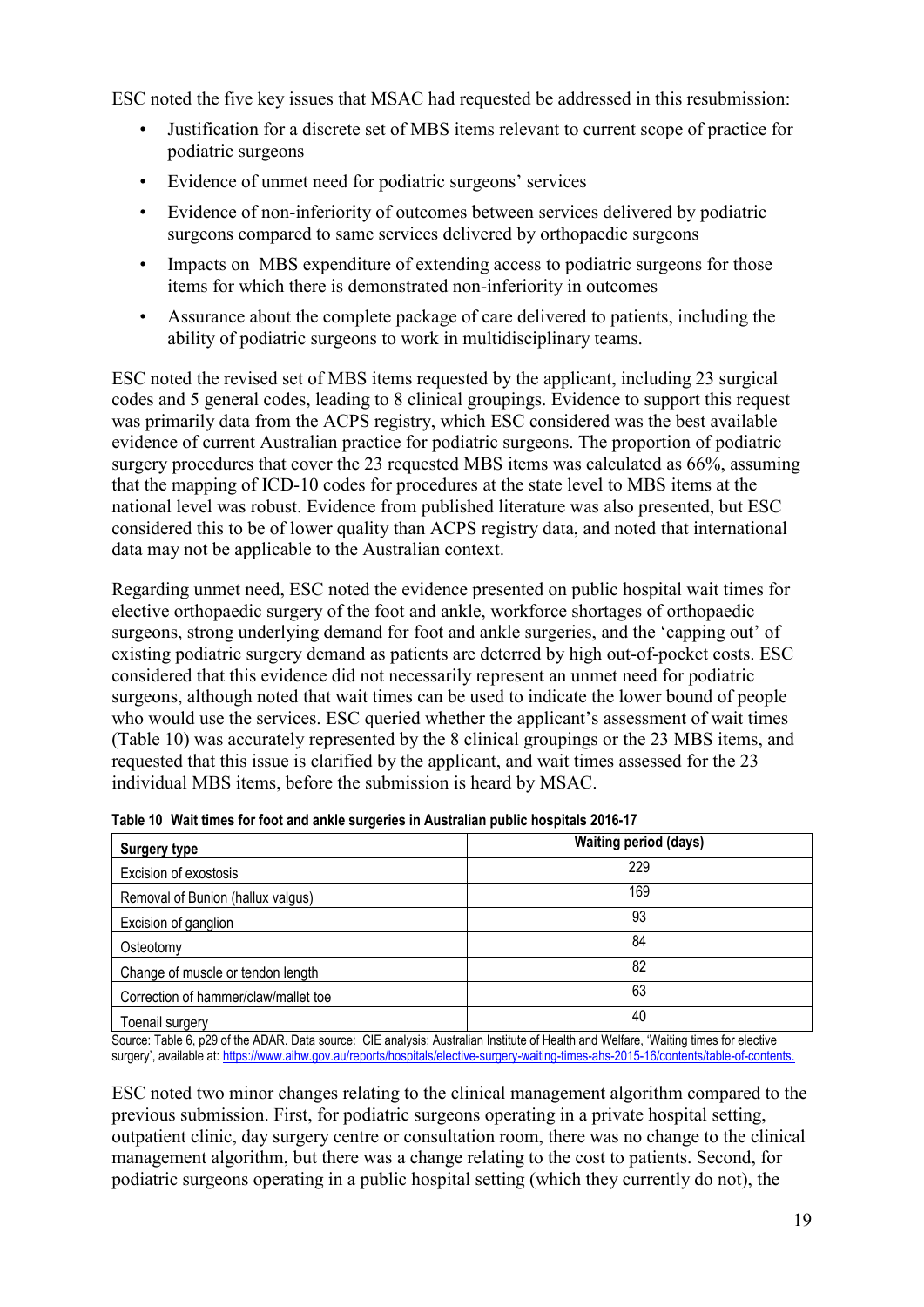clinical management algorithm was changed to allow MBS access to admitted public hospital patients.

ESC noted the clinical claim that patient outcomes in terms of clinical safety and efficacy when undertaking foot and ankle surgery and associated pre-operative and post-operative care are at least non-inferior where a service is delivered by a podiatric surgeons compared to an orthopaedic surgeon. ESC also noted the resubmission's evidence relied upon a selection of cohort studies, retrospective cohort studies, audits, and commissioned analysis of health data sources.

To address previous MSAC criticism of lack of Australian evidence, the resubmission's key evidence was an indirect comparison of outcomes for patients treated by podiatric surgeons from the ACPS registry (n=8,142) over the past 5 years with administrative data from patients treated by orthopaedic surgeons available from South Australia Health (n=9,337) and Tasmania Health (n=2,851). ESC queried if the orthopaedic data from Tasmania and South Australia was a nationally representative sample, but agreed with the applicant pre-ESC response claim that these datasets provide the best available Australian evidence.

However, ESC considered the indirect comparison was weakened by the comparability of the separate datasets in the analysis, due to differences in purpose, collection and methods and matching issues arising with mapping International Classification of Disease version 10 (ICD-10) codes to MBS items relating to foot and ankle surgery. ESC noted in their pre-ESC response, the applicant also acknowledged the limitations of this matching approach. In addition, the applicant considered with greater availability of data, comparisons could have been adjusted for comorbidities or diagnosis, which was difficult due to different reporting requirements between state based data and the ACPS registry. ESC also considered that the data were subject to risk of reporting bias, and was limited by the short 30-day follow-up for safety or patient effectiveness outcomes. In addition, statistical significance or relative differences in outcomes was not reported except for length of stay, interpretation of which is substantially limited given differences in access to and complexity of procedures (e.g. day case *vs*. admitted) performed by surgeon type, which was not adjusted for in the statistical analysis.

ESC noted the overall quality of the other included studies is very low, with high risk of bias. ESC considered some of the outcome measures selected to assess comparative effectiveness and safety are deficient in terms of relevance to the clinical question, such as reason for surgery as a comparator of effectiveness between podiatric and orthopaedic surgeons, or in their subjective nature, such as patient and General Practitioner satisfaction with care provided by podiatric and orthopaedic surgeons respectively. The age of some of the included studies also raised concern with relevance to contemporary practice. In addition, ESC noted only one directly comparable registry-based study was identified (Chan et al. 2018) and this was limited in terms of applicability given the out of scope patient population (ankle surgery) included and the country (United States) setting.

Overall, ESC concluded that, given the lack of directly comparable evidence for safety and effectiveness, non-inferiority could not be established. However, ESC noted that this also does not show that services provided by podiatric surgeons are inferior to those provided by orthopaedic surgeons.

Regarding the complete package of care provided by podiatric surgeons, ESC again noted that there is little evidence that podiatric surgeons incorporate holistic patient care or liaise with other health professionals for best practice care. ESC also noted that the resubmission's evidence demonstrating podiatric surgeons are able to work in multidisciplinary team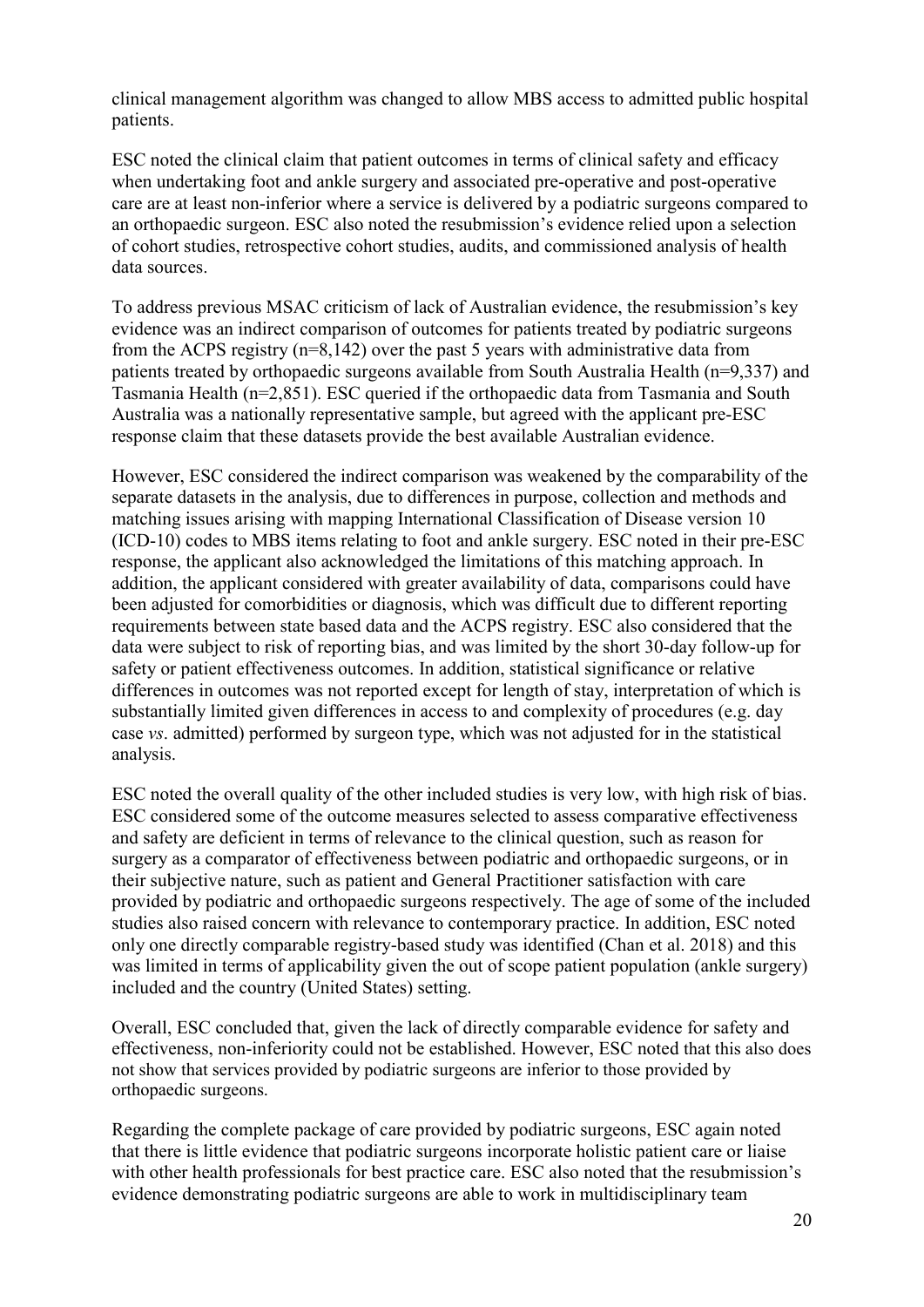environments relied on the provision of ACPS governance structure and clinical pathway and a prospective case series involving 23 patients with diabetes, who underwent minimally invasive tenotomy procedures (Smith and Miller 2019). While ESC acknowledged this study illustrates podiatric surgeons working within a multidisciplinary environment in an Australian public hospital, the research is not generalisable to podiatric surgery, given its focus on a single procedure, in a relatively small patient population, in the outpatient setting only, at a single centre.

ESC noted the economic evaluation assessed the cost of treatment and managing adverse events in one treatment episode. ESC noted the data source was a private health insurer, and considered that these data were potentially biased regarding management of complications. The main driver was the cost of a prosthesis, which was substantially lower for podiatric surgeons (\$162) than for orthopaedic surgeons (\$811). ESC also noted the applicant in their pre-ESC response reasoned that the major differences in costs in the HBF data is due to prosthesis use and the fact that podiatric surgeons are more likely to admit their patients as day cases than orthopaedic surgeons. However, ESC considered that the applicant did not address issues relating to translation of the clinical evidence. The resubmission also did not provide information about how underlying differences in the comparisons were controlled for, such as complexity of services, length of stay and service accessibility (including private health insurance).

ESC noted the financial implications for the MBS included a 'low' scenario based on current workforce and forecast workforce trends over 5 years, and a 'high' scenario that assumes a growing workforce of podiatric surgeons. No sensitivity analysis was performed. ESC noted that other potential costs were not included in the analysis, such as administrative and other costs for public hospitals associated with podiatric surgeons taking up practice in public hospitals, and increased surgical complications due to higher volume of surgeries performed (which would increase costs and potentially involve other MBS or PBS items). ESC concluded that the financial analysis was based on plausible assumptions and data (noncomparative MBS claims data and ACPS registry data); however, given the clinical claim of non-inferiority could not be substantiated, the financial implications for the MBS remain uncertain.

ESC noted there was no consumer input for this resubmission.

Consistent with previous MSAC advice for Applications 1344 and 1344.1, ESC noted it was beyond the remit of MSAC to comment on scope of practice or provide an assessment on competencies and accreditation standards of podiatric surgeons, as Health Technology Assessment methodologies are not designed to answer credentialing questions. The ESC noted these activities are the remit of the Australian Health Practitioner Regulation Agency (AHPRA).

## **15. Other significant factors**

Nil.

## **16. Applicant comments on MSAC's Public Summary Document**

The College is extremely disappointed about MSAC's recommendation, particularly given that the ADAR addressed in detail specific issues identified by MSAC utilising the data sources they recommended as well as additional data sources. The College notes that MSAC did not identify any specific concerns with the potential inclusion of podiatric surgery within the MBS and the College has provided significant evidence that stands up to the rigorous